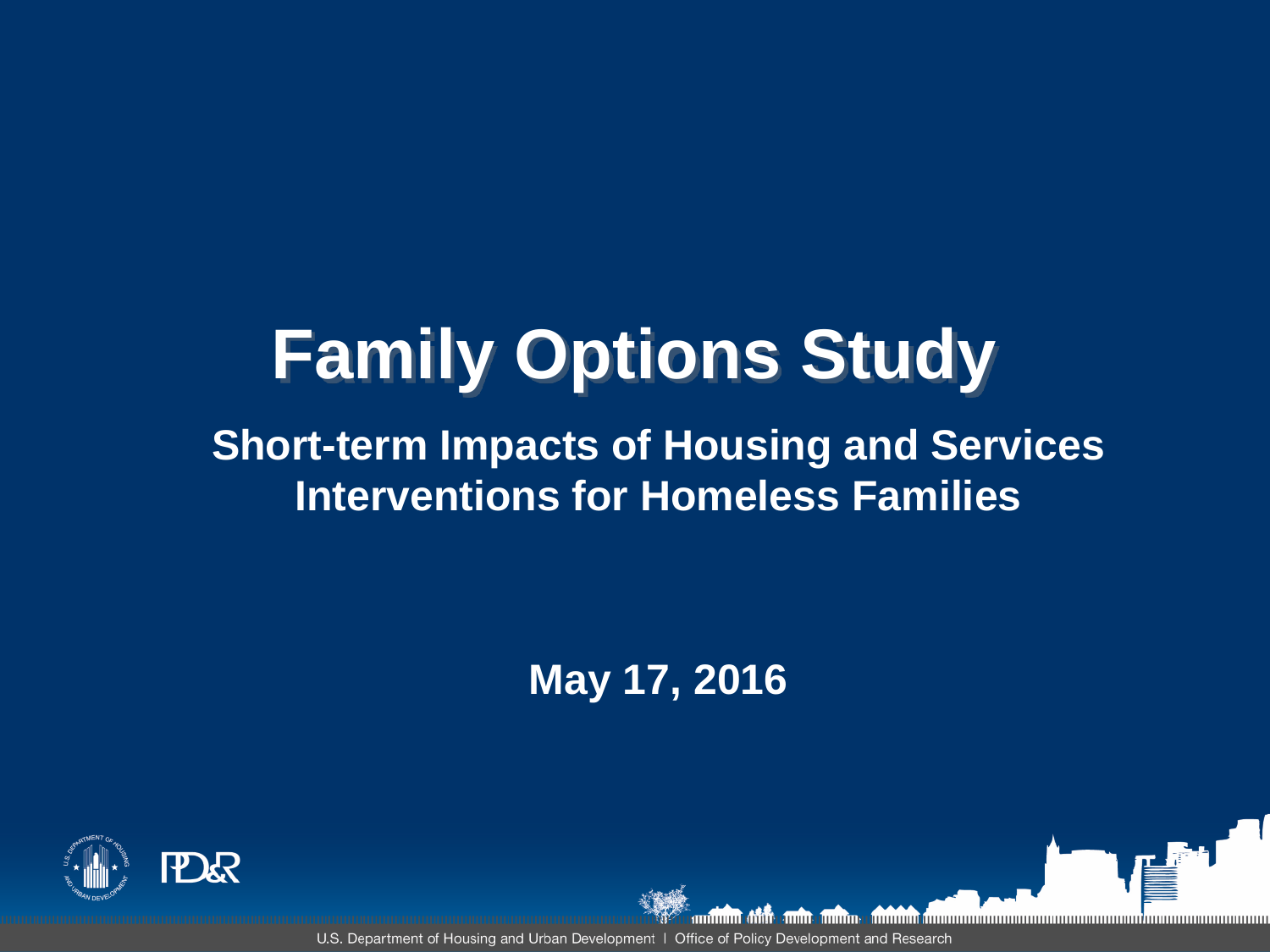### **Presentation Overview**

- Overview of Family Homelessness
- Overview of the Family Options Study
- Short-term Outcomes for Families
- Intervention Costs
- What now?

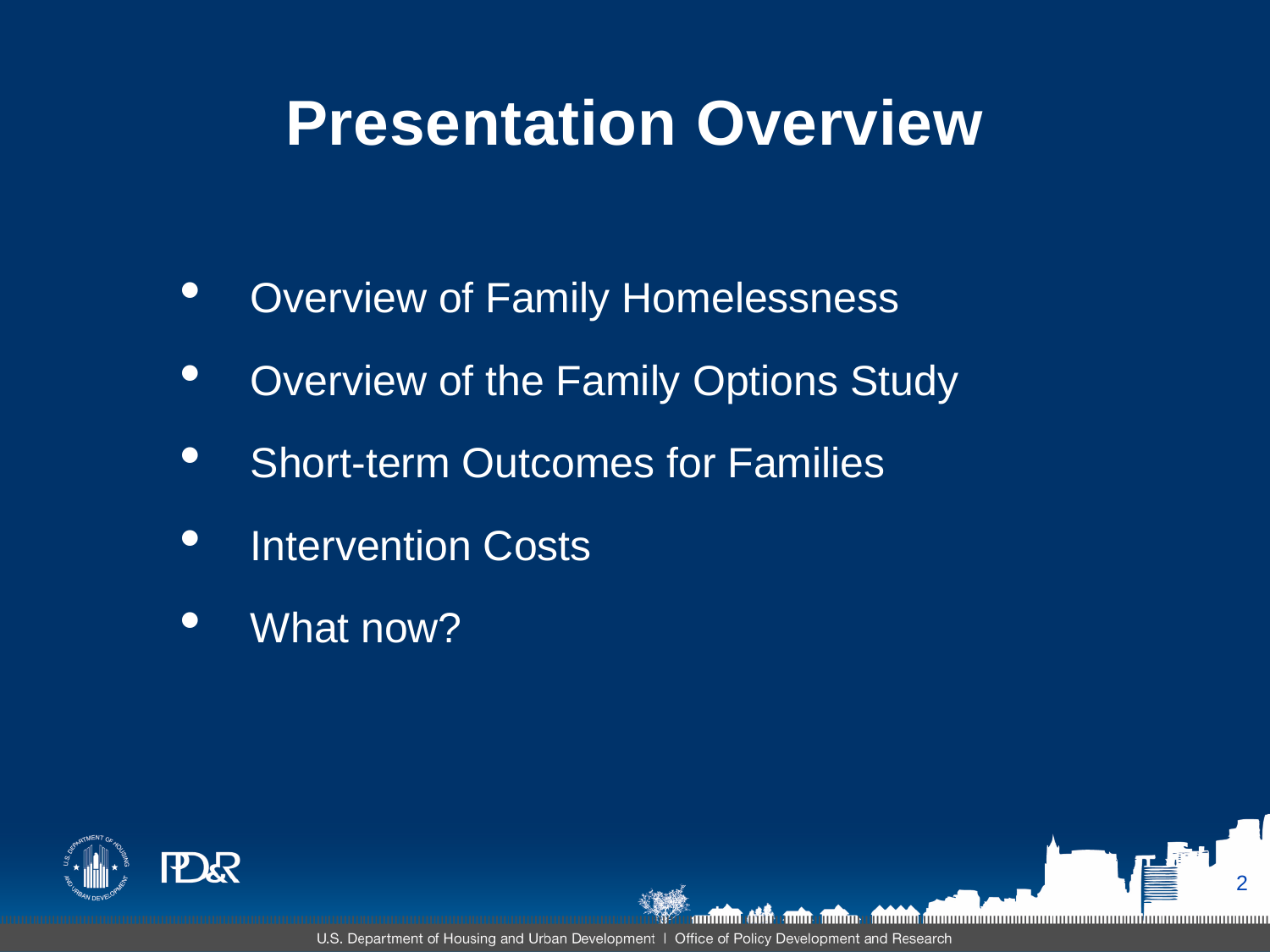# **Overview of Family Homelessness**



U.S. Department of Housing and Urban Development | Office of Policy Development and Research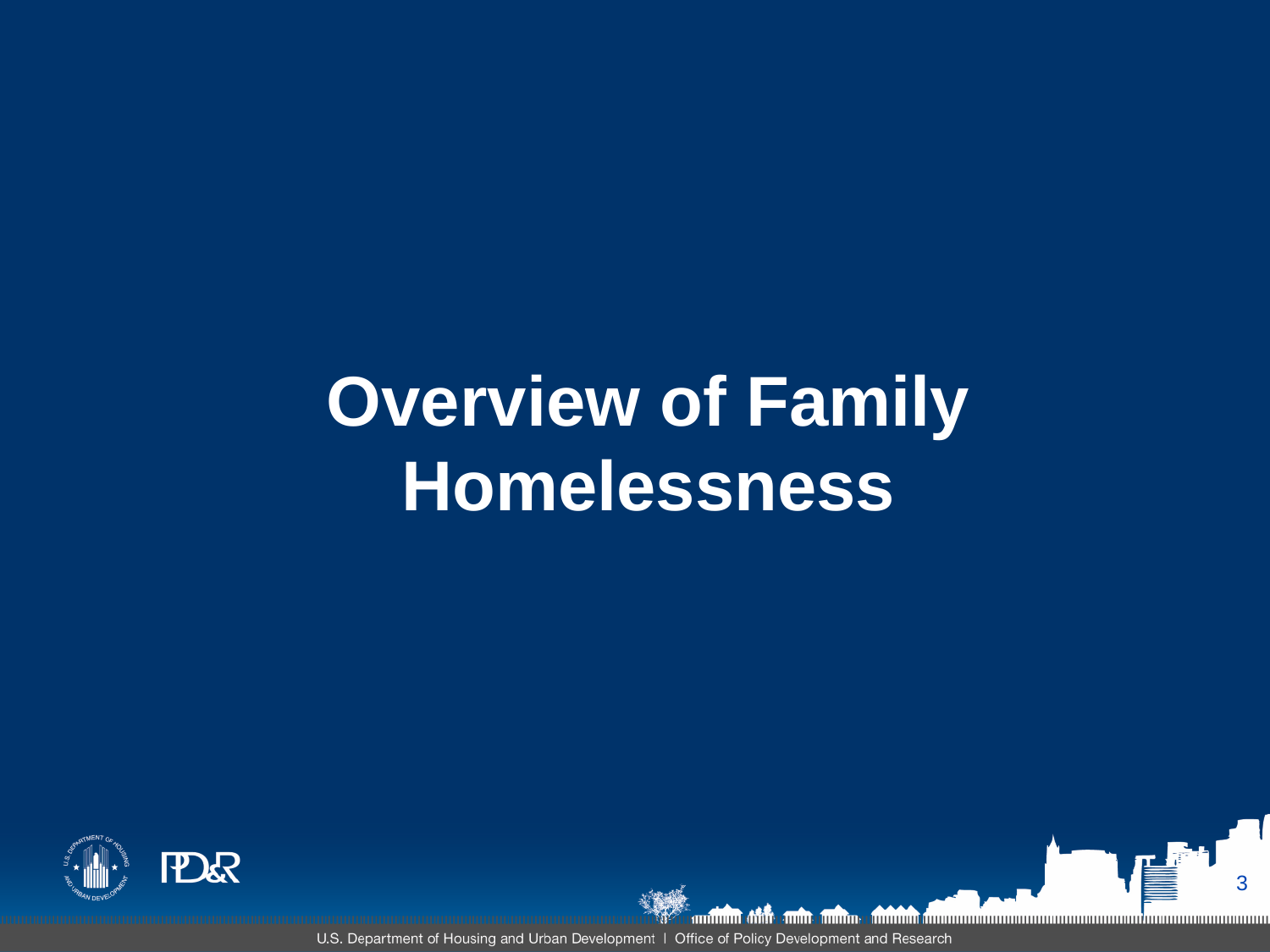#### **One Year Estimates of Sheltered Families with Children**

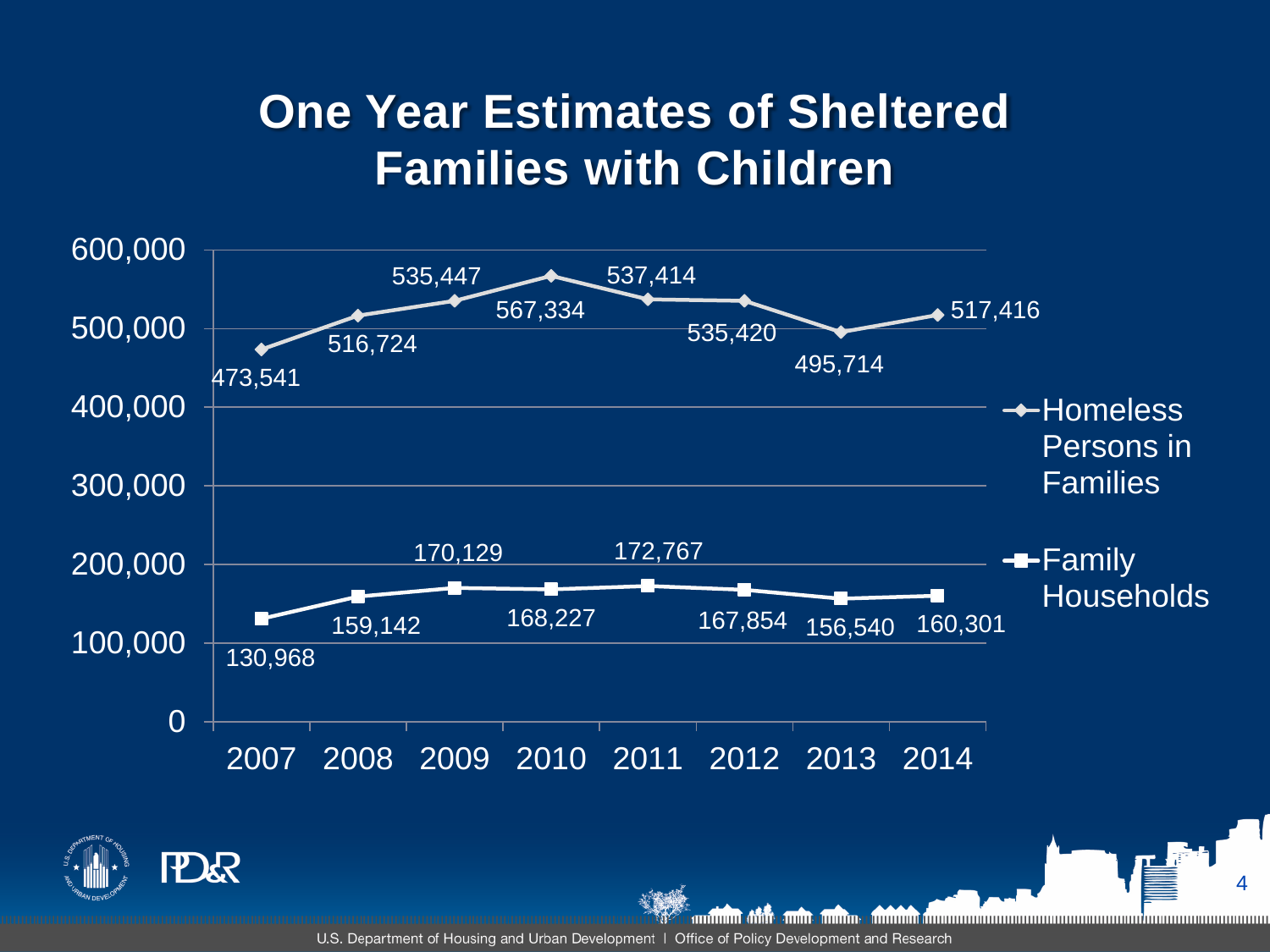#### **What Do We Know About Homeless Families?**

- Most of the sheltered adults in families are women (78.4%)
- Of all sheltered homeless children in families, just over half (50.5%) are under the age of six
- Nearly 75% of the sheltered family population identify as members of a minority group
- Most common household size among sheltered families is 3 people; but 2 person families (parent + child) are 5.6 times as common among homeless families than among all US families (23% vs. 4.1%)
- Disability rates among sheltered adults in families with children (21.3%) are 2.5 times higher than that of the U.S. adults in families with children (8.5%), but still lower than that of adults in shelter as individuals (46.6%)

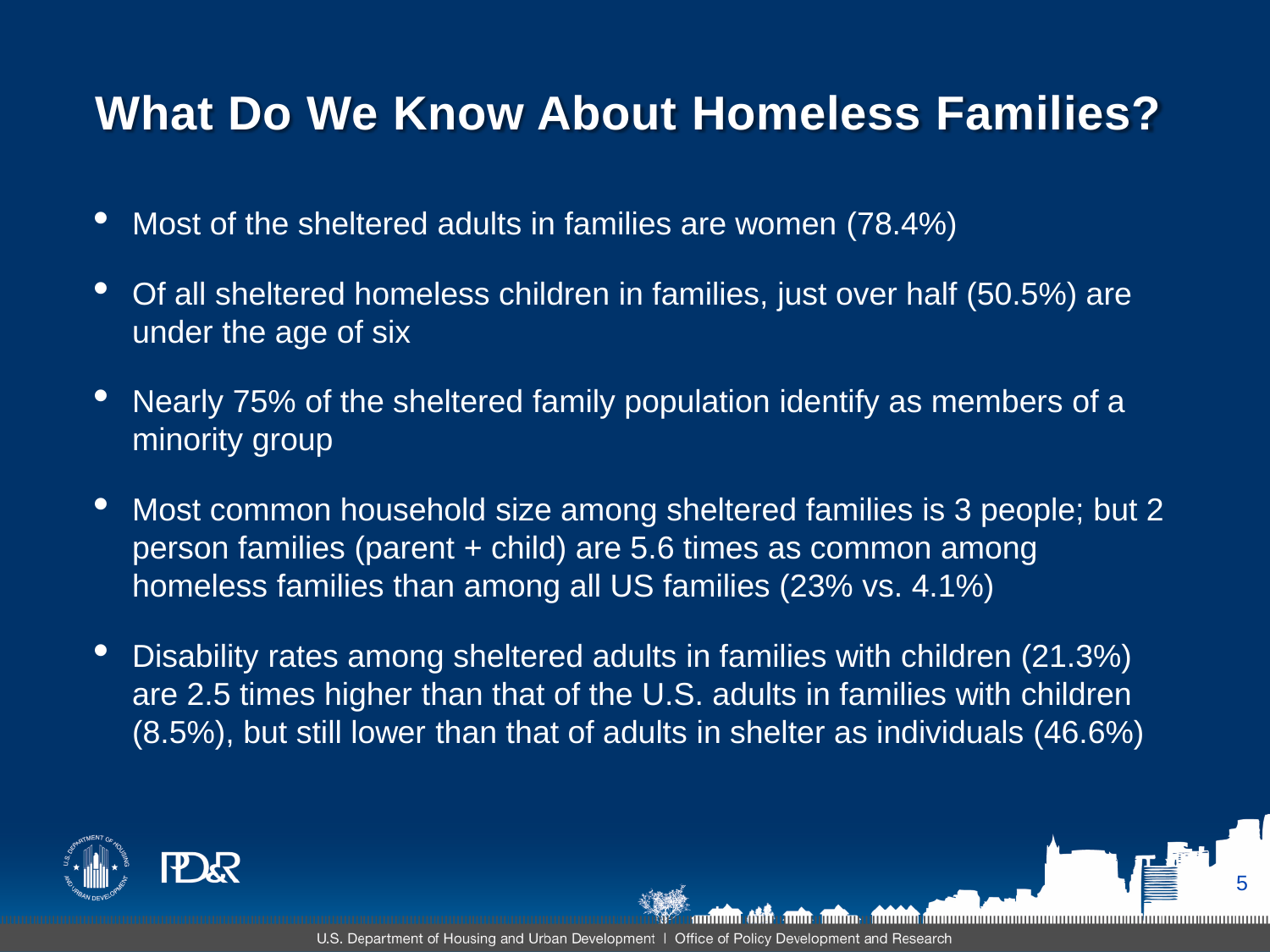#### **Programs that a Community May Use to Address Homelessness**

- Emergency Shelters
- Transitional Housing
	- $\triangleright$  Project-based vs. Scattered-site
	- $\triangleright$  Transition-in-place vs. not transition-in-place
- Permanent Supportive Housing
	- $\triangleright$  Project-based vs. Scattered-site
- Rapid Re-housing
- Mainstream Housing Subsidy (e.g. Housing Choice Voucher or Public Housing Unit)

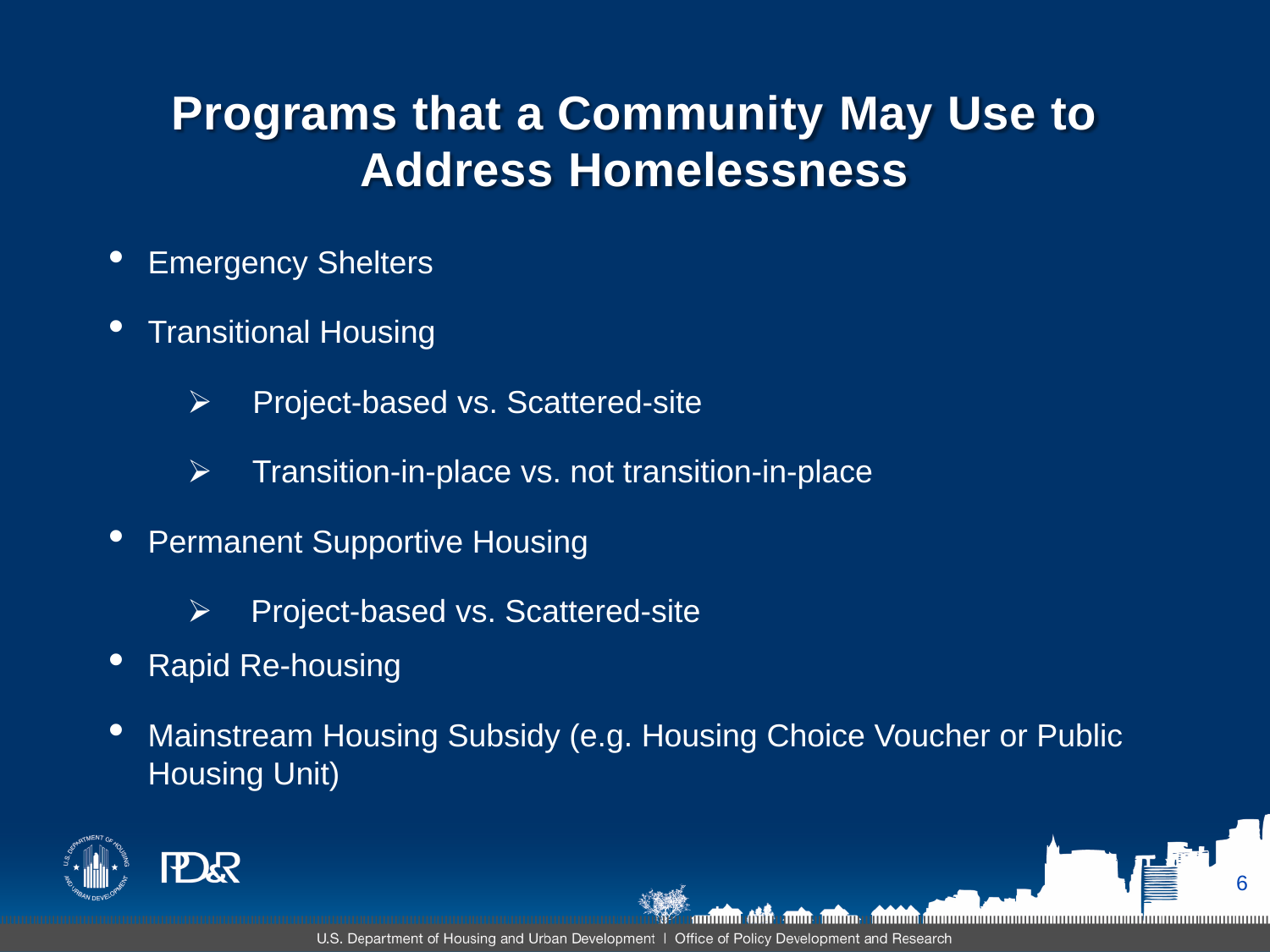# **Overview of the Family Options Study**



U.S. Department of Housing and Urban Development | Office of Policy Development and Research

7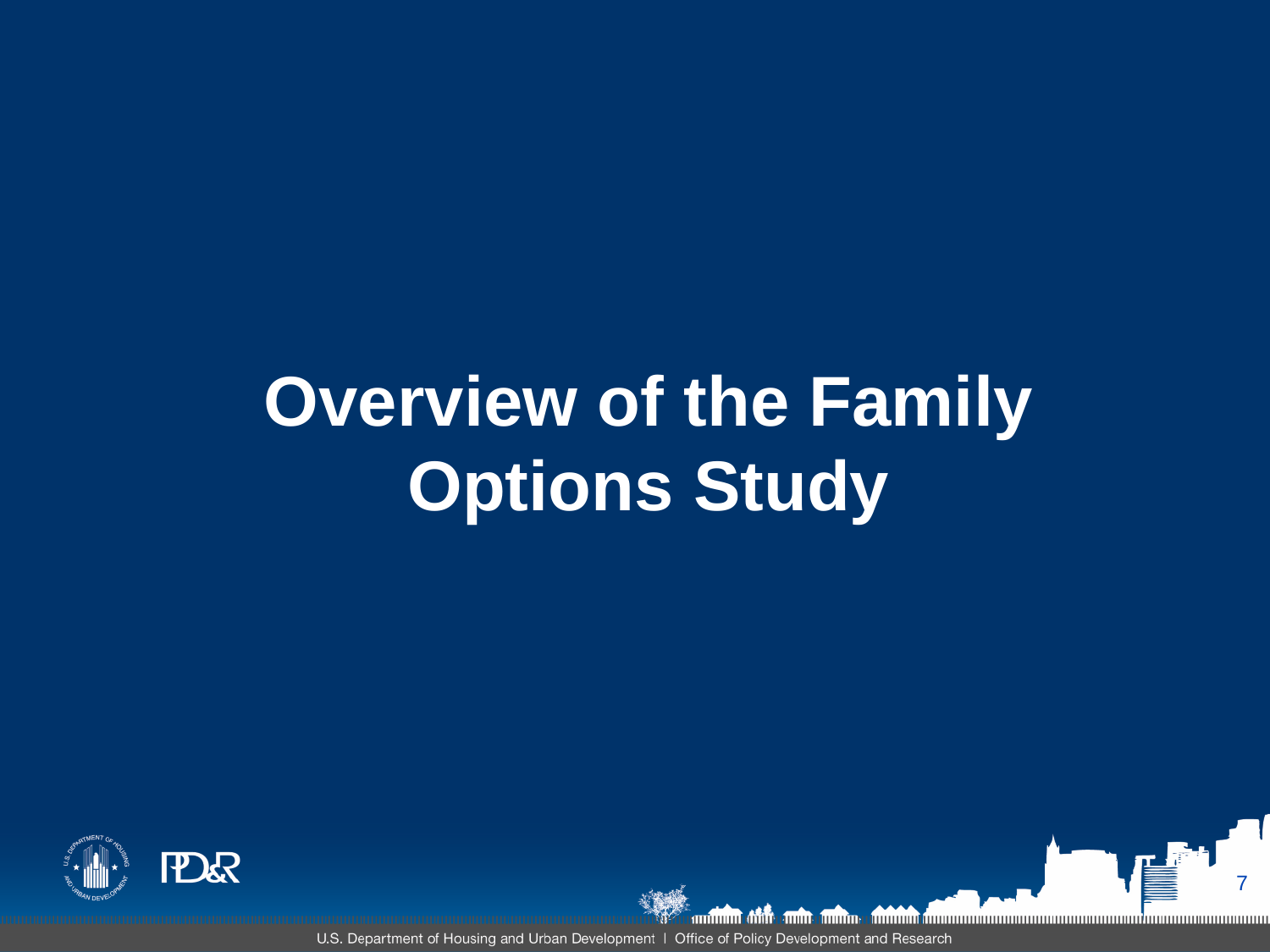## **Family Options Study**

- Designed to generate evidence about which types of housing and services interventions work best for families experiencing homelessness
- Examines three types of interventions:
	- Permanent housing subsidy (SUB)
	- Community-based rapid re-housing (CBRR)
	- Project-based transitional housing (PBTH)
- With comparison to the usual care (UC) available in communities

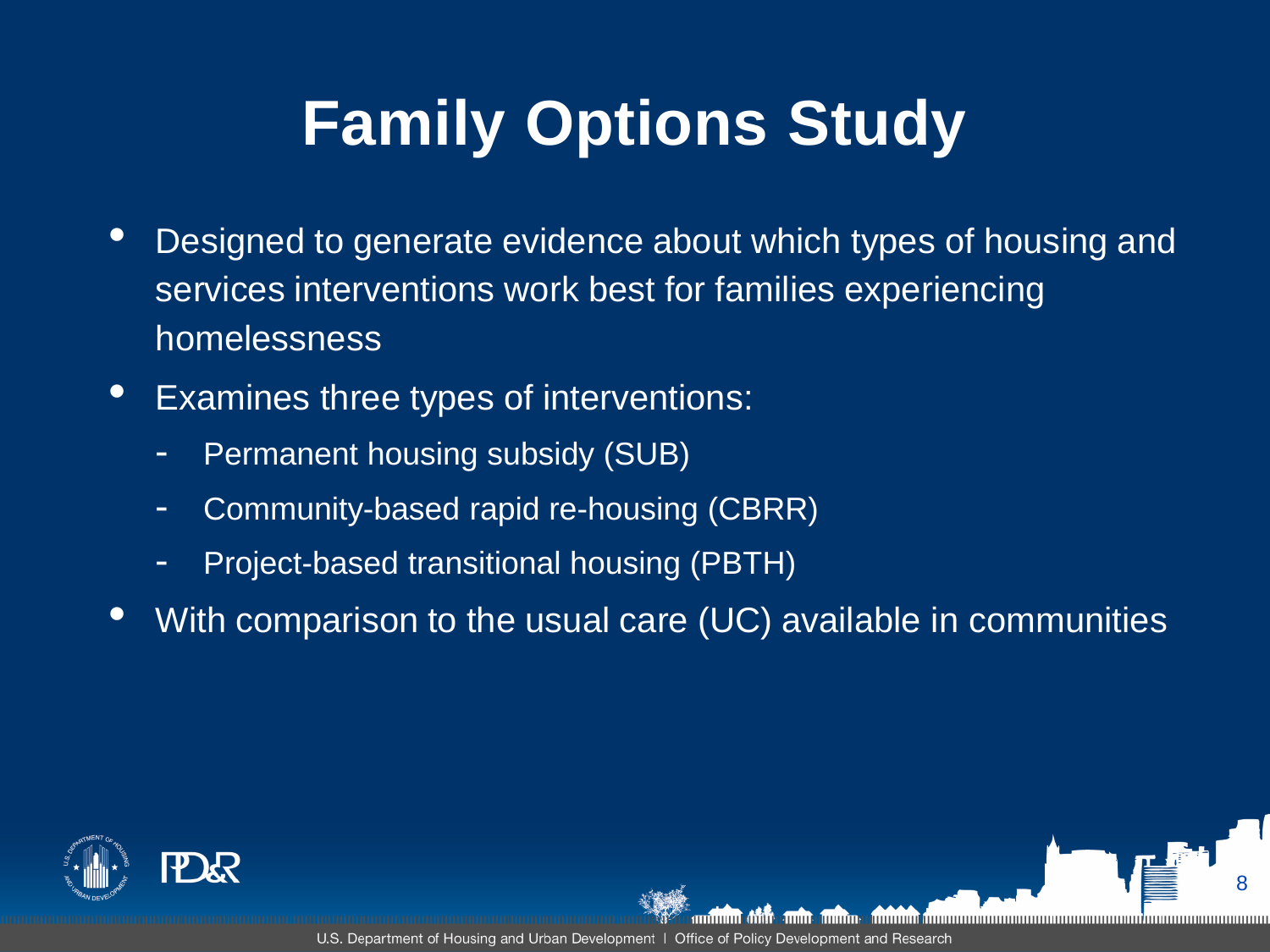## **Study Sites**

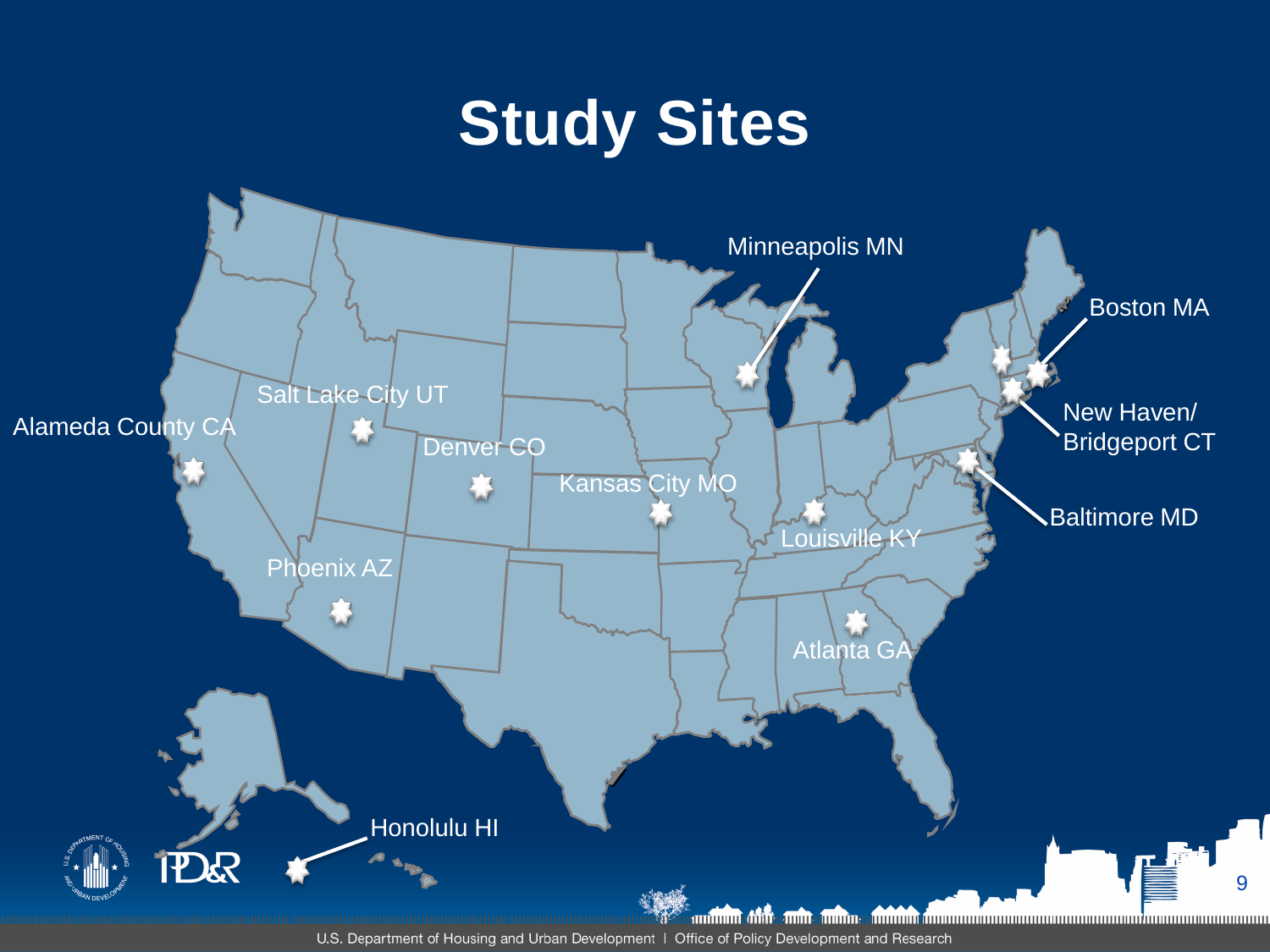## **Intake and Random Assignment**

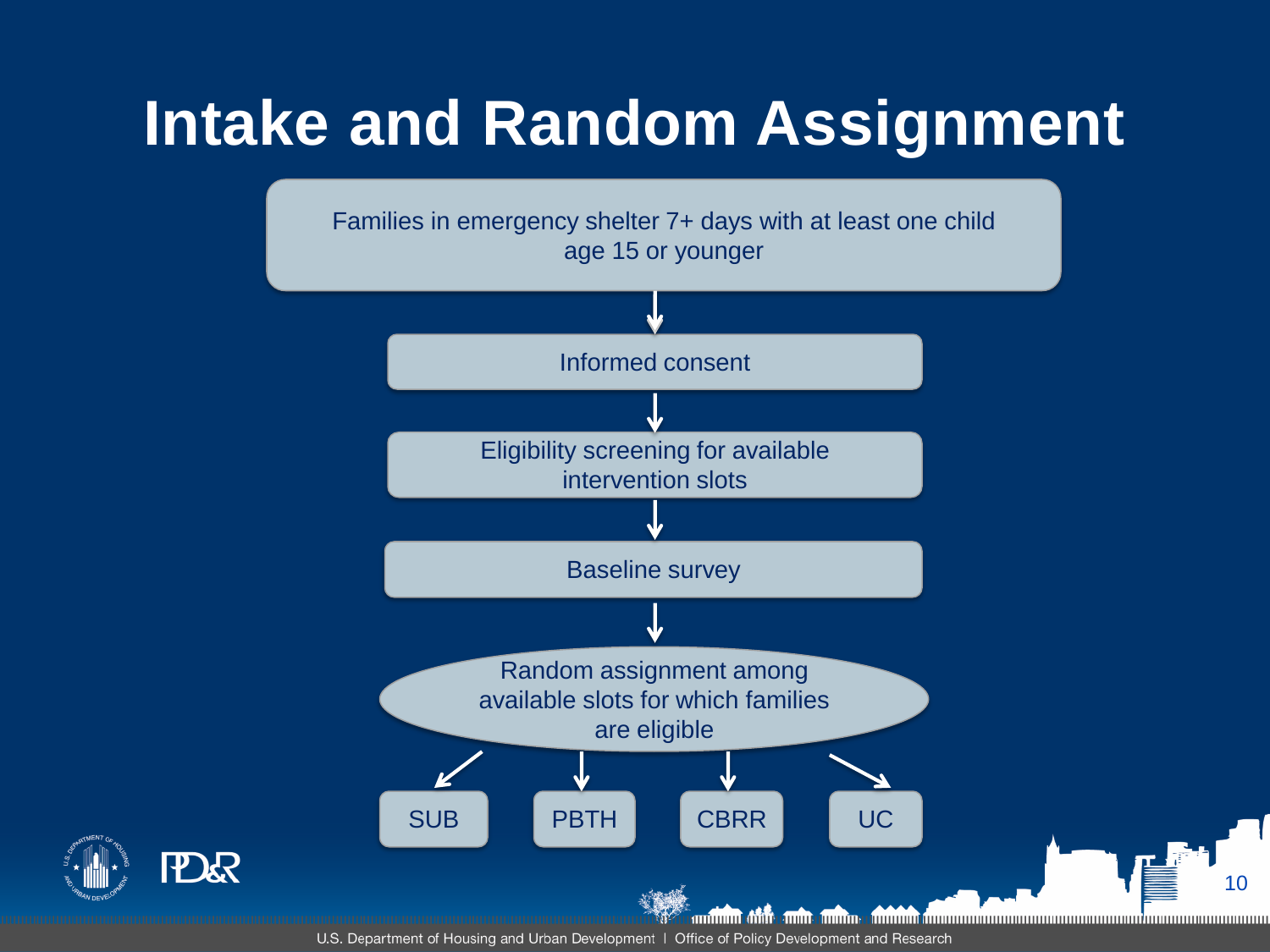### **Interventions in the Study**

#### **SUB**

**Subsidy**— permanent housing subsidy, usually a Housing Choice Voucher, no supportive services

**CBRR Community-Based Rapid Rehousing**—short term rental assistance with limited, housingfocused services

#### **PBTH Project-based Transitional Housing**—single-site, temporary housing with multidimensional supportive services

#### **UC**

**Usual Care**—services and housing that families would access on their own in the absence of a direct referral to another intervention

11

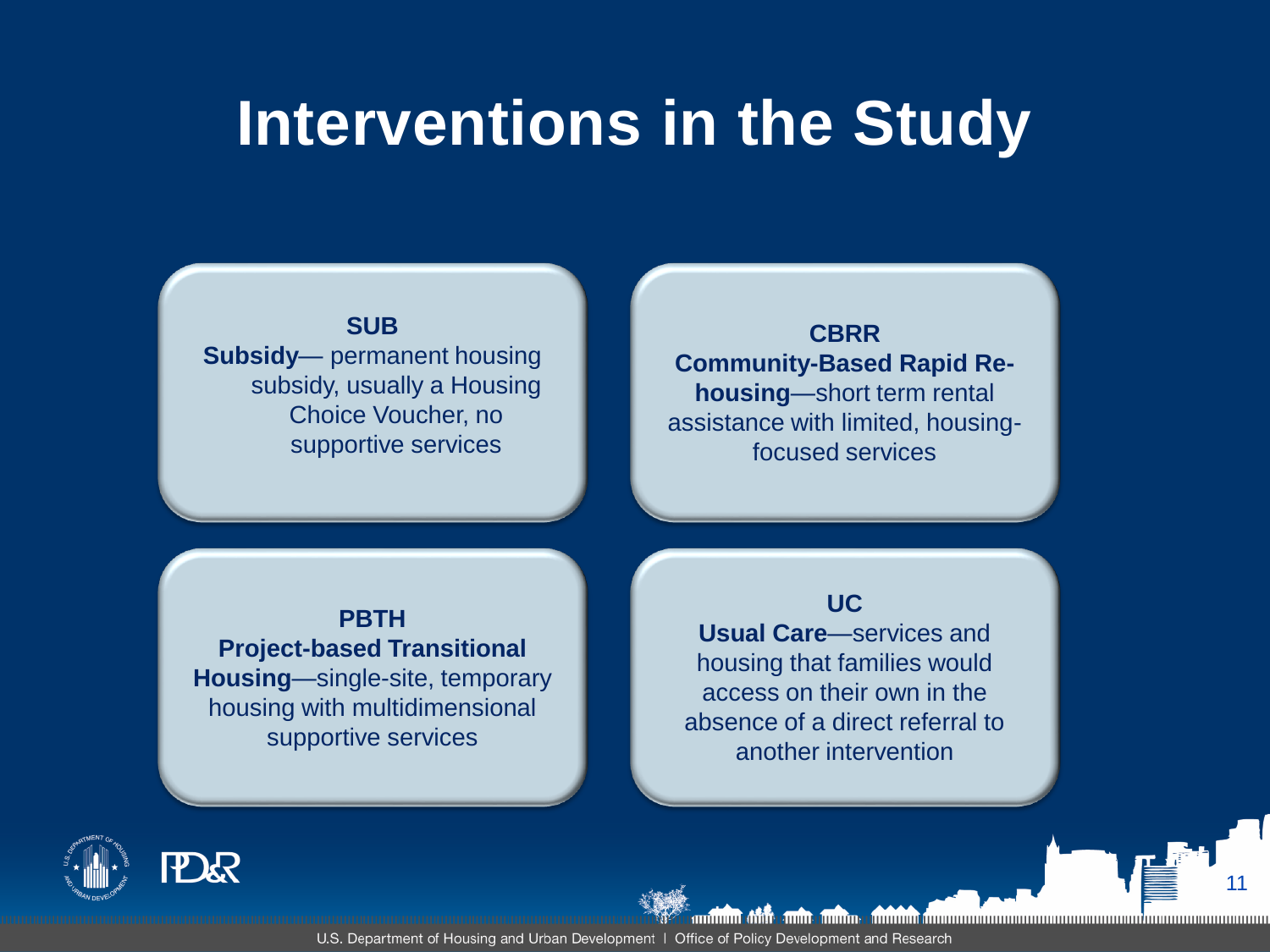## **Enrollment by Intervention and Site**

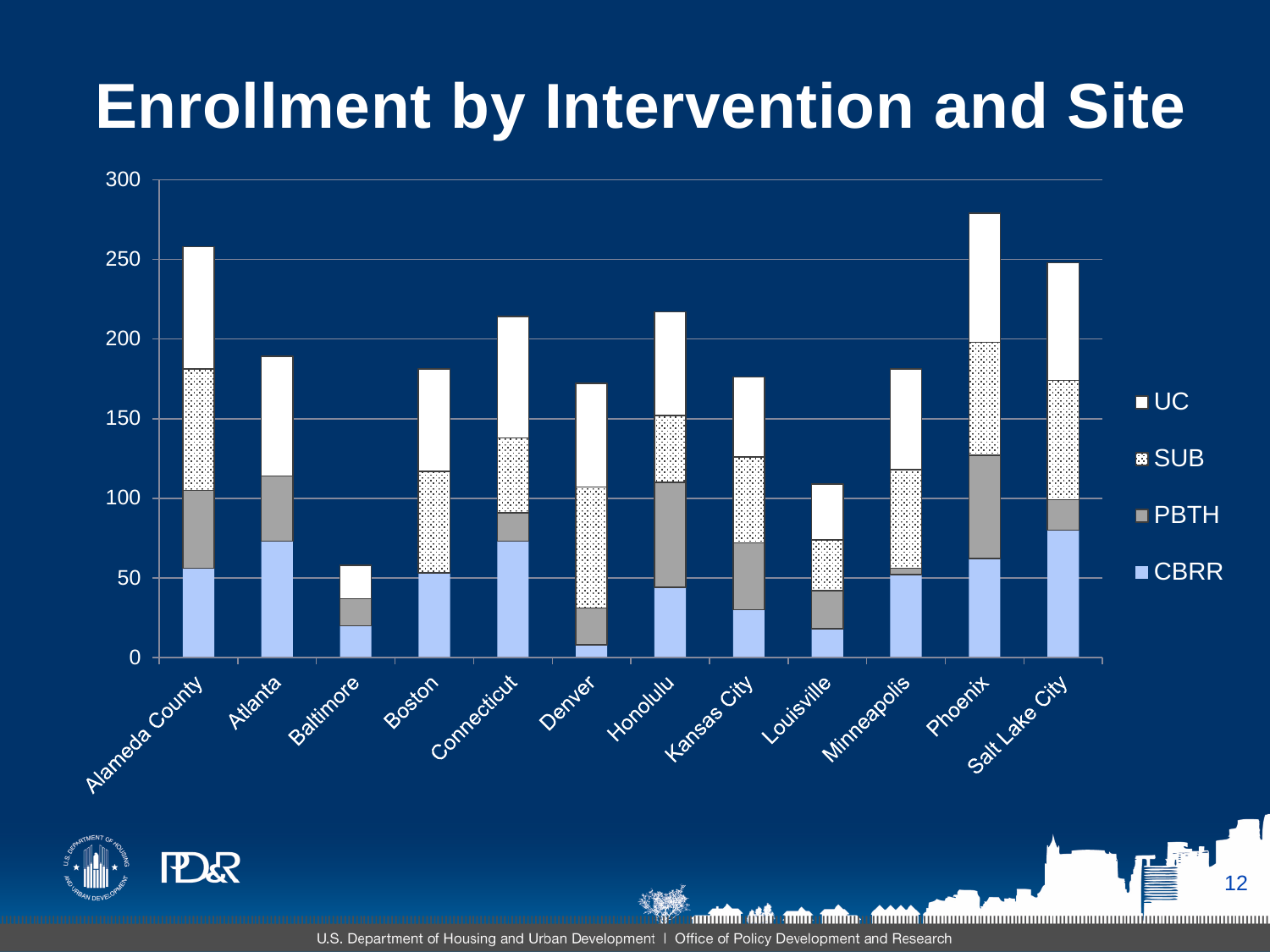## **6 Pairwise Comparisons**

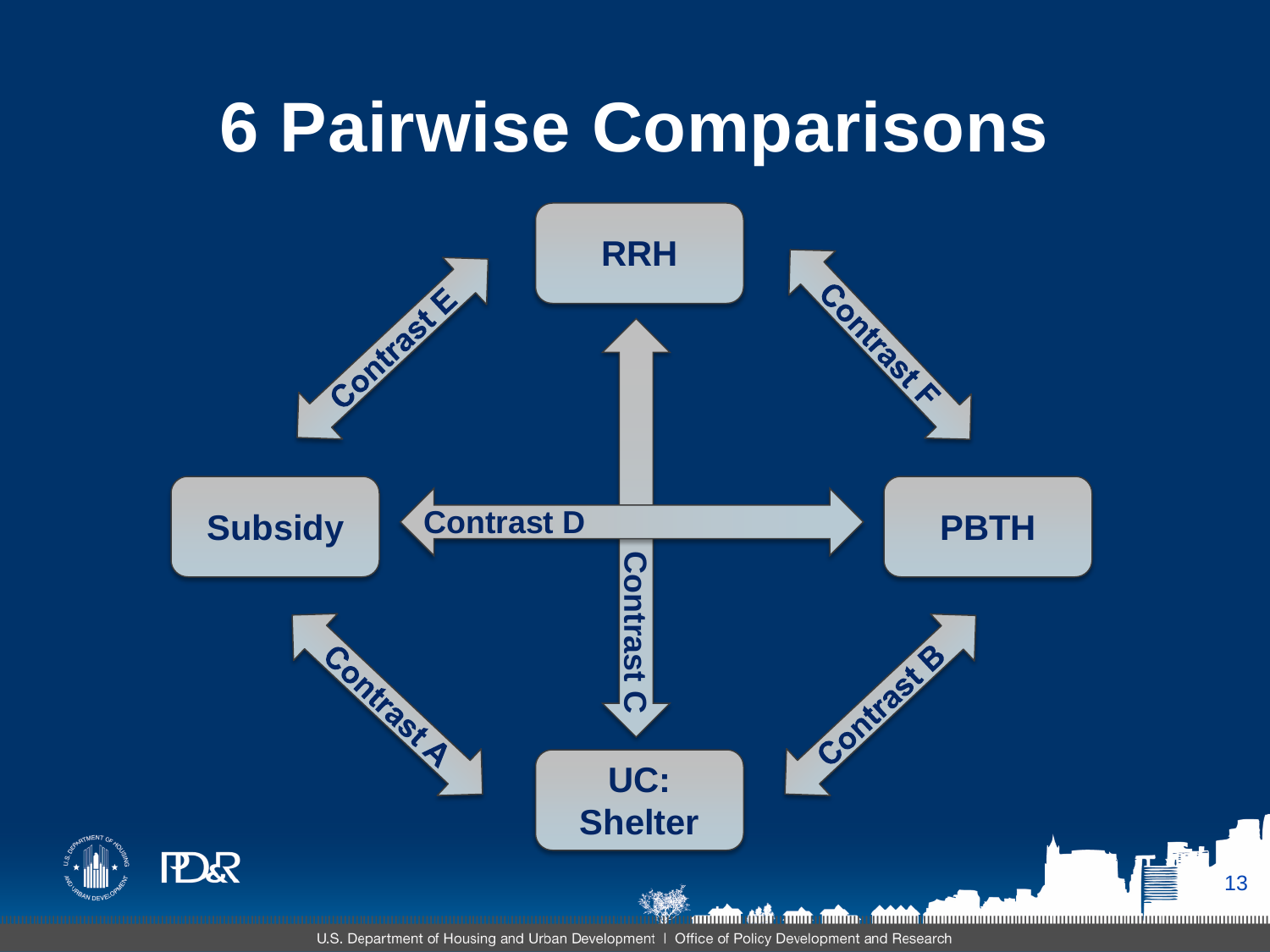## **Data Sources**

#### Participant data

- Baseline interviews at random assignment
- Interim contacts with families at 6-month intervals
- Follow-up survey 18 months after random assignment
- Data on child outcomes at 18-months\*

#### Administrative data

- HUD data on housing assistance (PIC and TRACS)
- Homeless Management Information System (HMIS)

#### Site-based data to describe the interventions

- Service data
- Intervention cost data



\* *Funding for this data collection through NICHD: 5R01HD066082*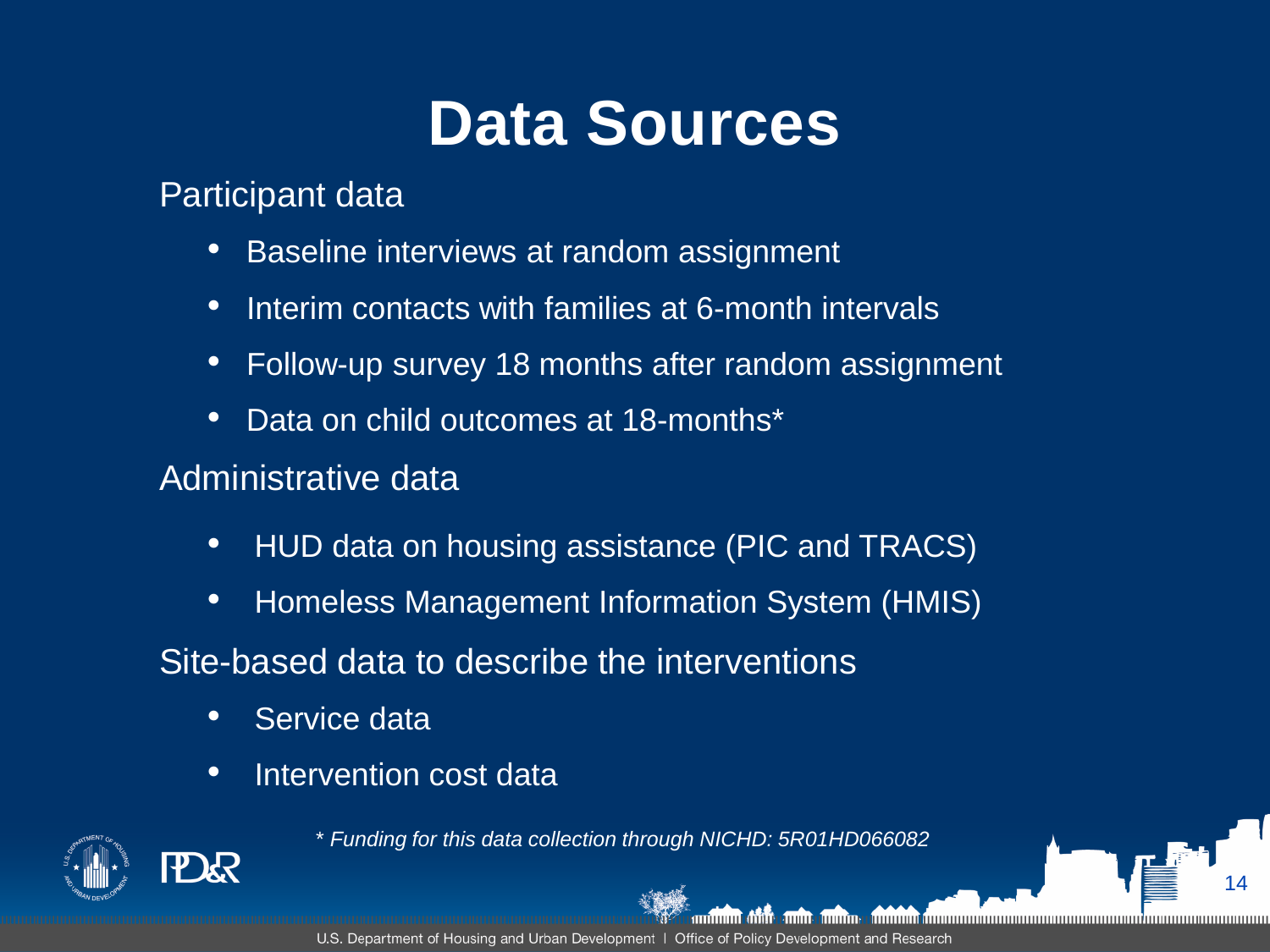## **Policy Question Being Addressed**

**Policy question:** Does priority access to a particular intervention yield differences in outcomes for homeless families over the short-term (approximately18 months) and/or the long-term (approximately 36 months)?

- Impact estimates reveal the *average impact* of offering a family priority access to a specific intervention.
- The study design provides evidence about the kinds of assistance families use under these scenarios and the effects of that program use.
- Study families used a variety of housing and homelessness assistance under these scenarios which mirror the "real-world" conditions in which families are not required to use any one type of assistance.

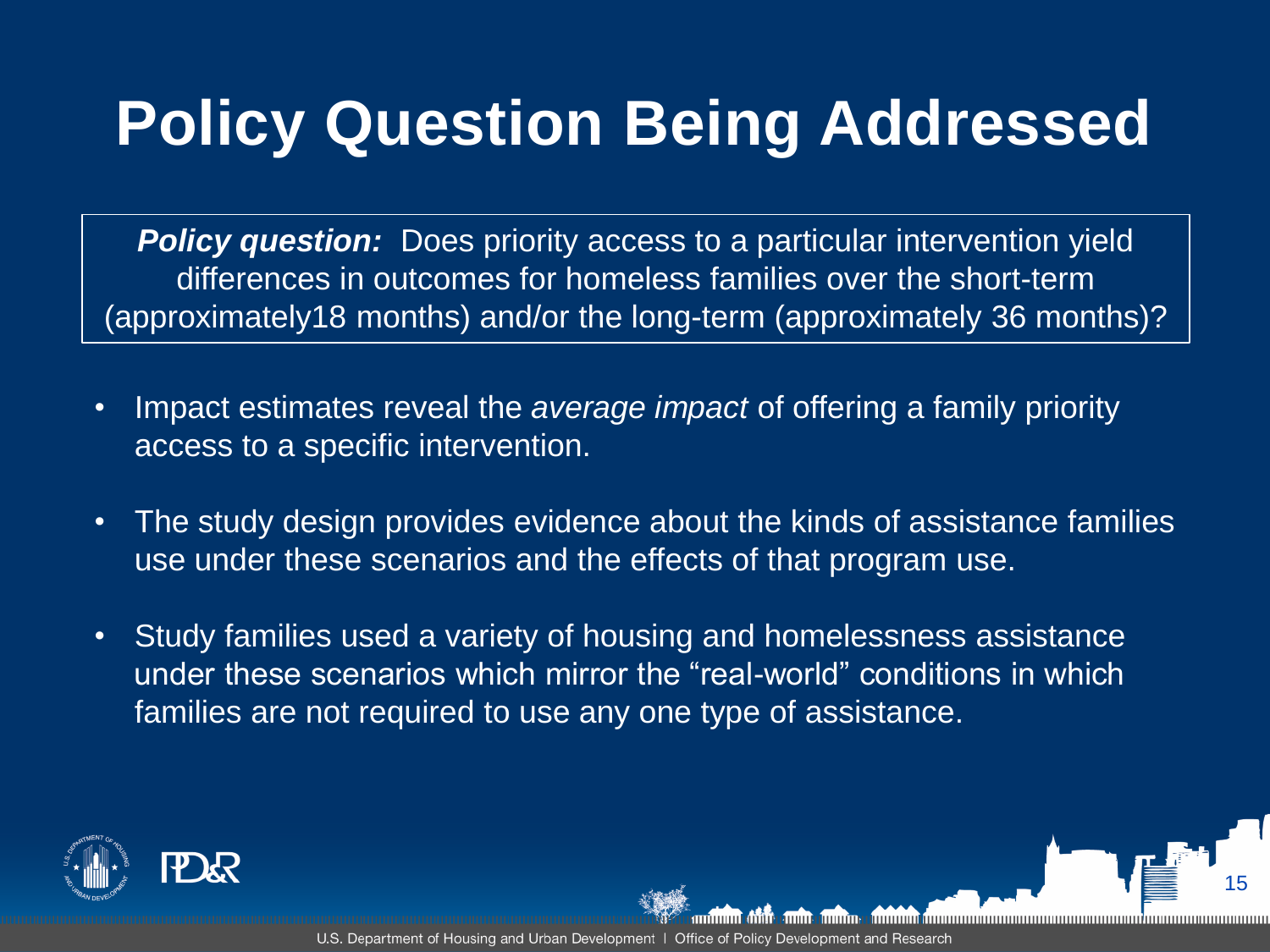## **Impacts of Interventions**

- Effects of assignment to three active interventions compared to usual care and to one another
- Impacts estimated on 73 outcomes across five domains:
	- Housing stability
	- Family preservation
	- Adult well-being
	- Child well-being
	- Self-sufficiency
- Preselected a set of 18 outcomes of primary interest

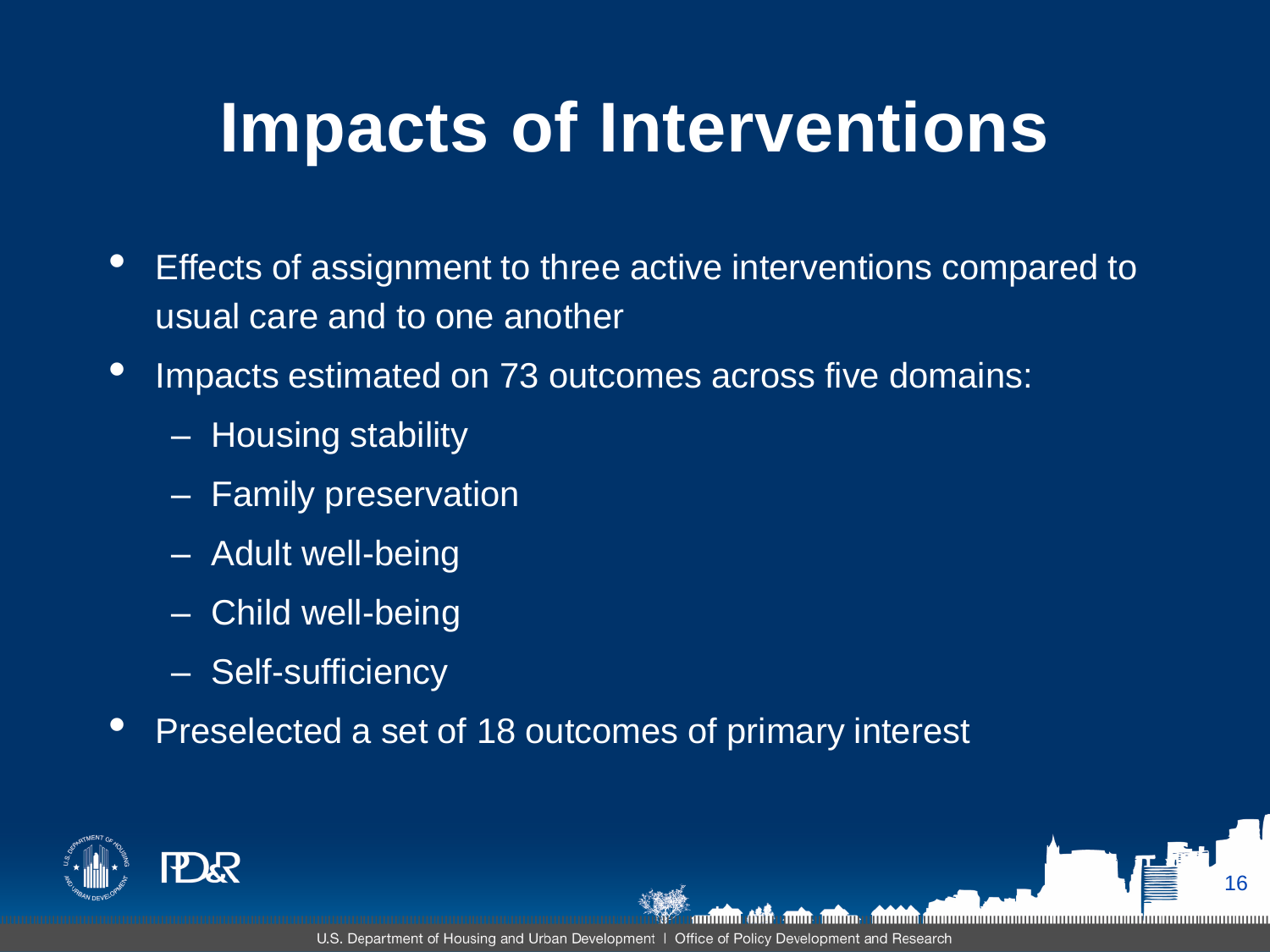### **Primary Outcomes**

**Housing Stability (intervention goal: lower values)**

- At least 1 night homeless or doubled up in the past 6 months or in shelter in past 12 months
- At least 1 night homeless or doubled up in the past 6 months
- Number of places lived in the past six months
- Any stay in emergency shelter in months 7 18 after random assignment

**Family Preservation (intervention goal: lower values)**

- Family has at least one child separated in the past 6 months
- Spouse/partner separated in past 6 months, of those with spouse/partner present at random assignment
- Family has no child reunified, of those families with at least one child absent at random assignment

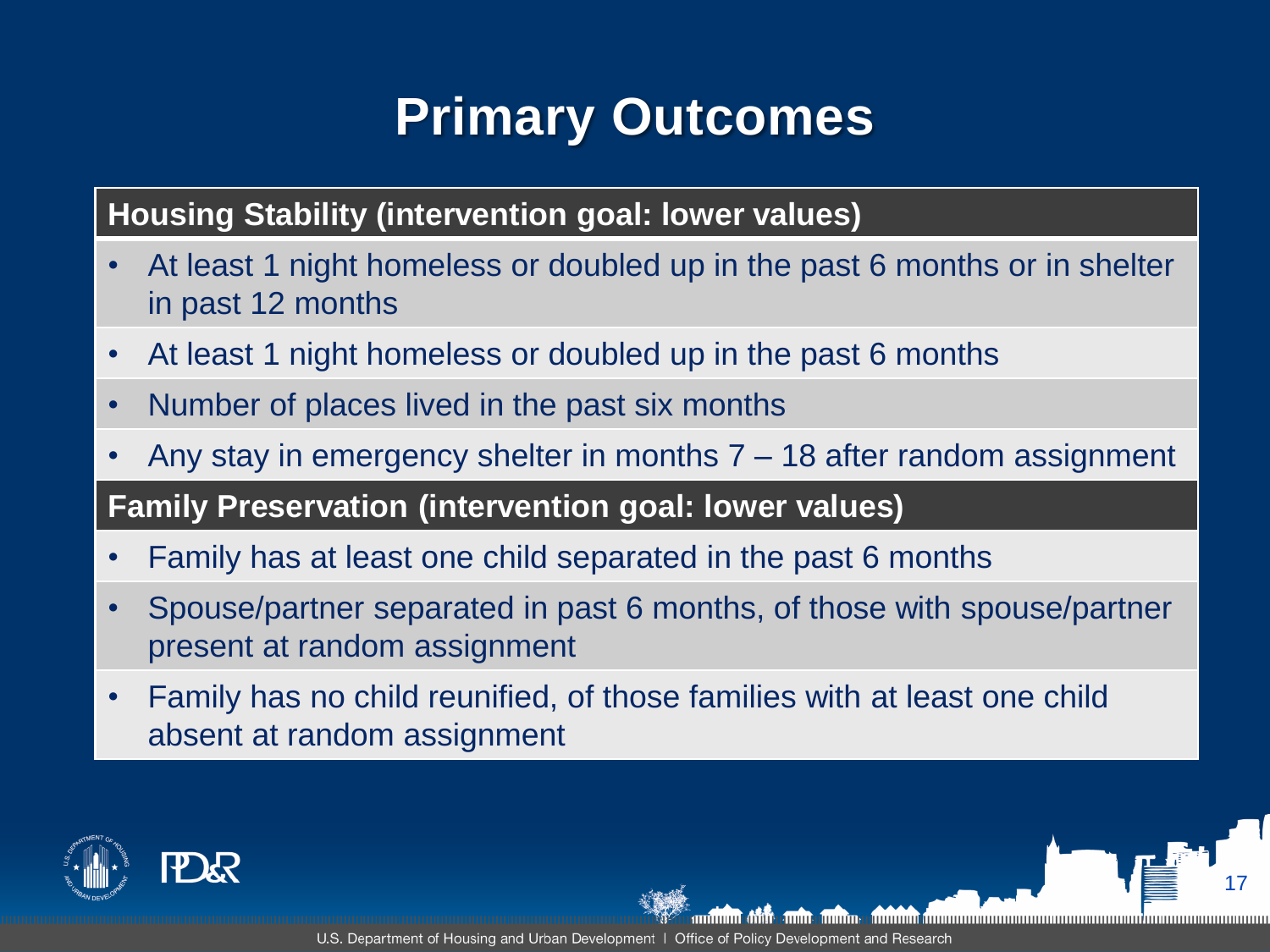### **Primary Outcomes**

#### **Adult well-being (intervention goal: lower values)**

- Health in past 30 days was poor or fair
- Psychological distress
- Alcohol dependence or drug abuse
- Experienced intimate partner violence in the past 6 months

#### **Child well-being (intervention goal: lower values)**

- Number of schools attended since random assignment
- Childcare or school absences in the last month
- Poor or fair health
- Behavior problems

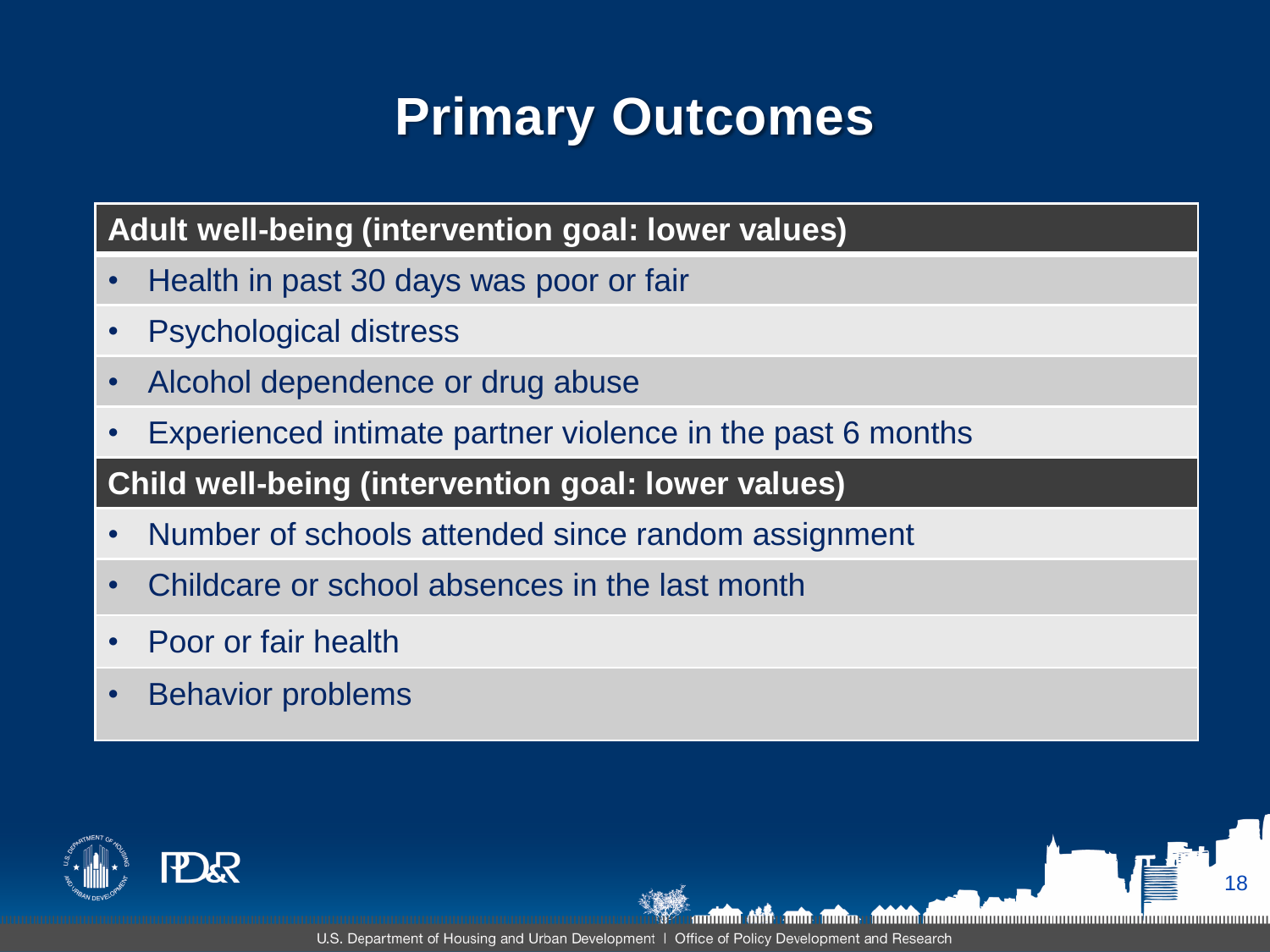### **Primary Outcomes**

#### **Self-sufficiency (intervention goal: higher values)**

- Work for pay in week before survey
- Total family income
- Household is food secure



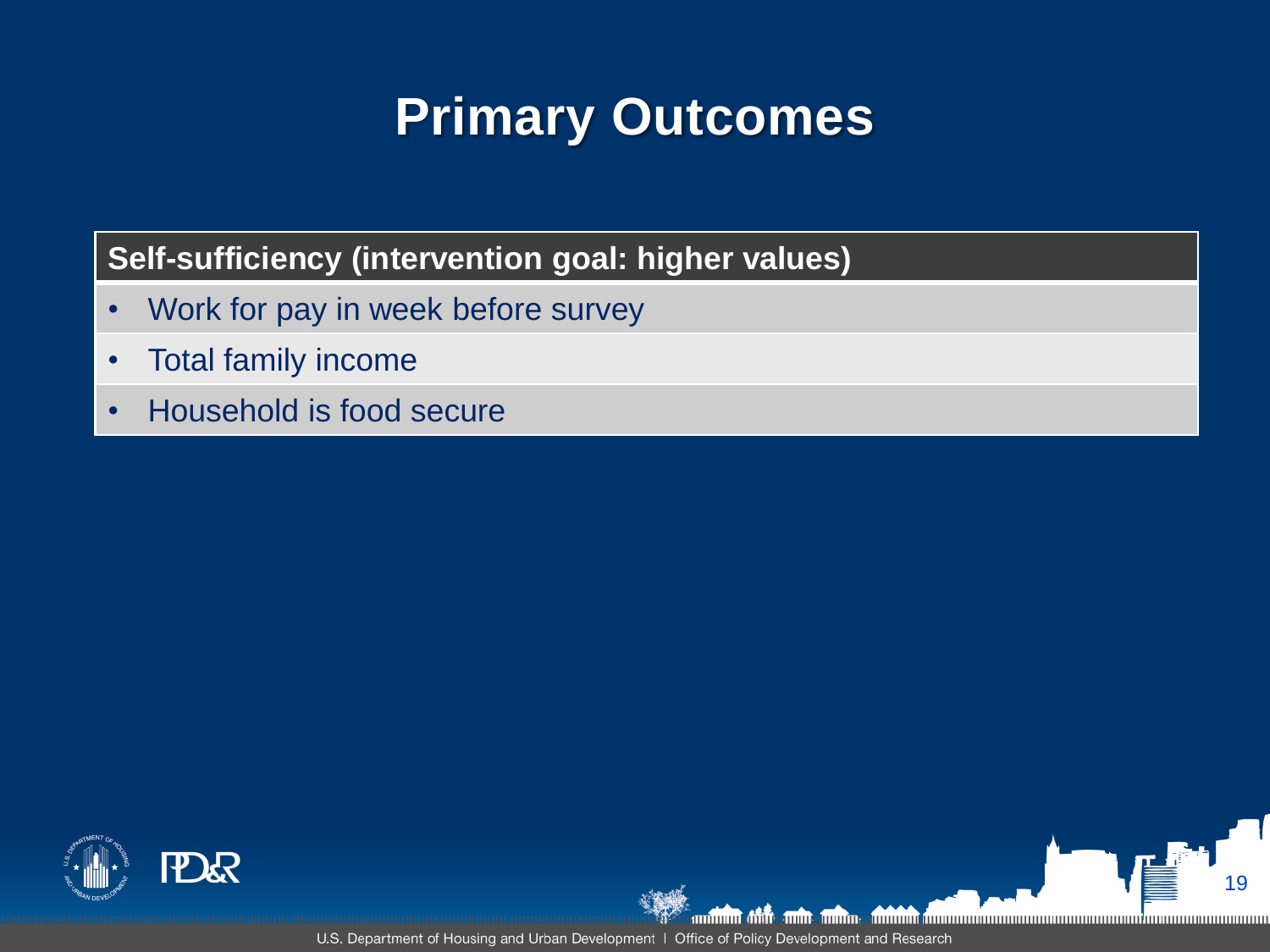## **Short-term Outcomes for Families**



U.S. Department of Housing and Urban Development | Office of Policy Development and Research

20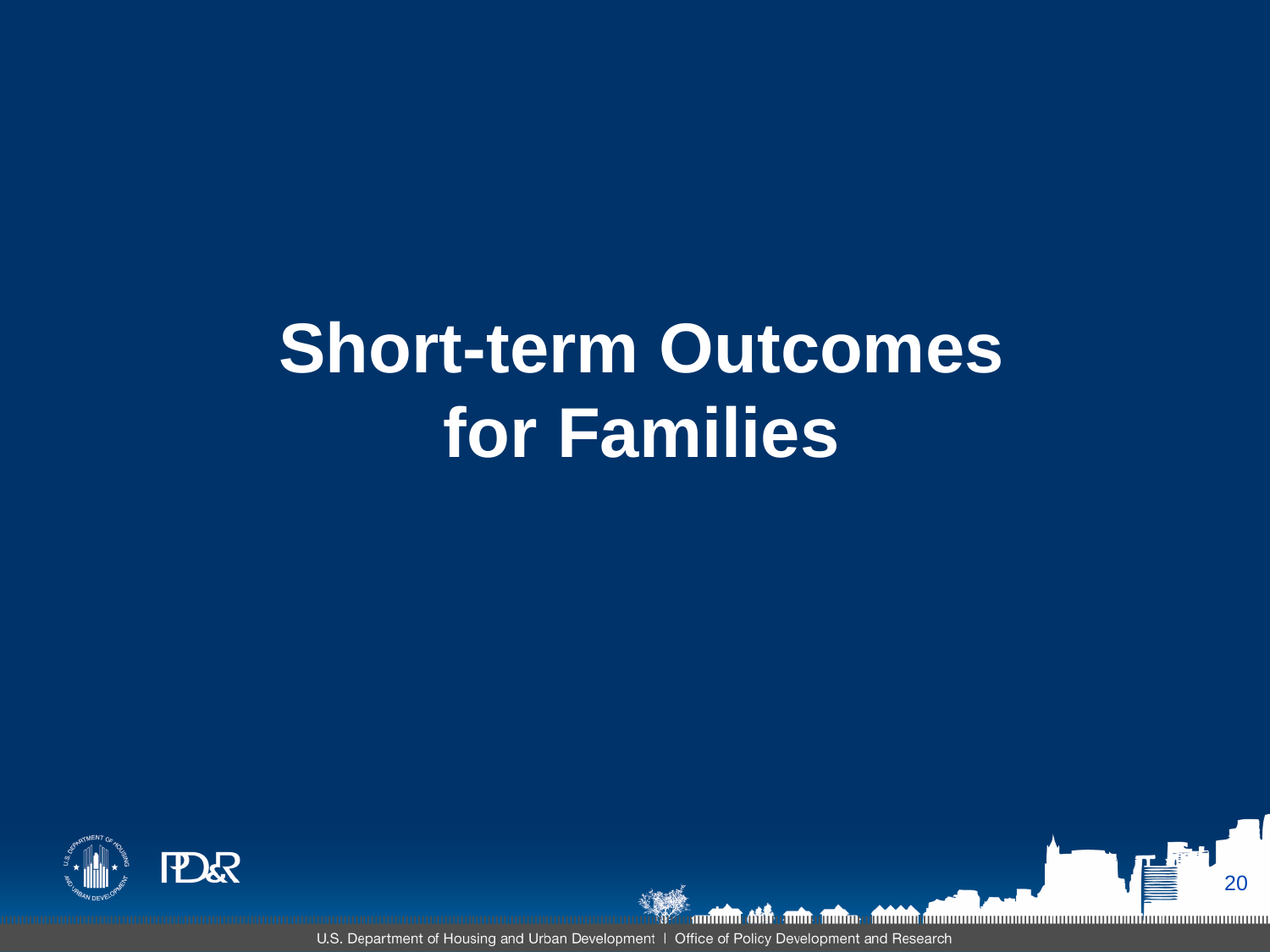# Summary of Impact Results

| <b>Outcomes</b>            | <b>SUB</b><br>vs. UC | <b>CBRR</b><br>vs. UC | <b>PBTH</b><br>vs. UC |
|----------------------------|----------------------|-----------------------|-----------------------|
| <b>Housing stability</b>   | $+ + +$              |                       | 43.47                 |
| <b>Family preservation</b> | ÷                    |                       |                       |
| <b>Adult well-being</b>    | $+ + +$              |                       |                       |
| <b>Child well-being</b>    | $+ +$                | ╋                     |                       |
| <b>Self-sufficiency</b>    |                      |                       |                       |



U.S. Department of Housing and Urban Development | Office of Policy Development and Research

dilininin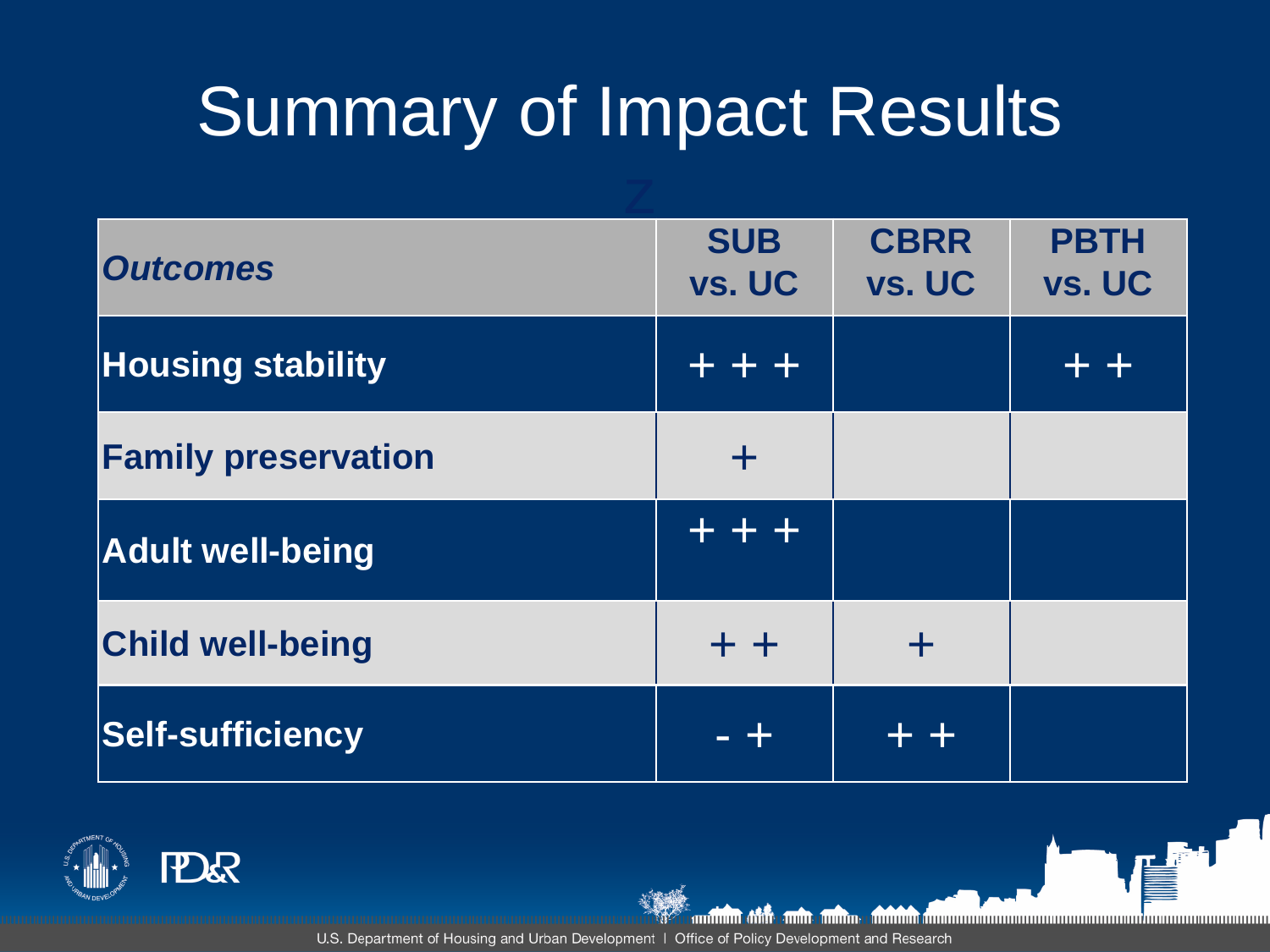## **Usual Care**

- Shows what happens without special offers of assistance
- UC families were not faring well 20 months after study enrollment
- UC families spent substantial periods of time in emergency shelter (4 months) following random assignment
- UC families participated in homeless and housing assistance programs at fairly high rates- roughly 28% exited shelter and had no recorded use of subsequent housing/shelter assistance
- The mix of services used by UC families was expensive with an average cost per family of \$30,000

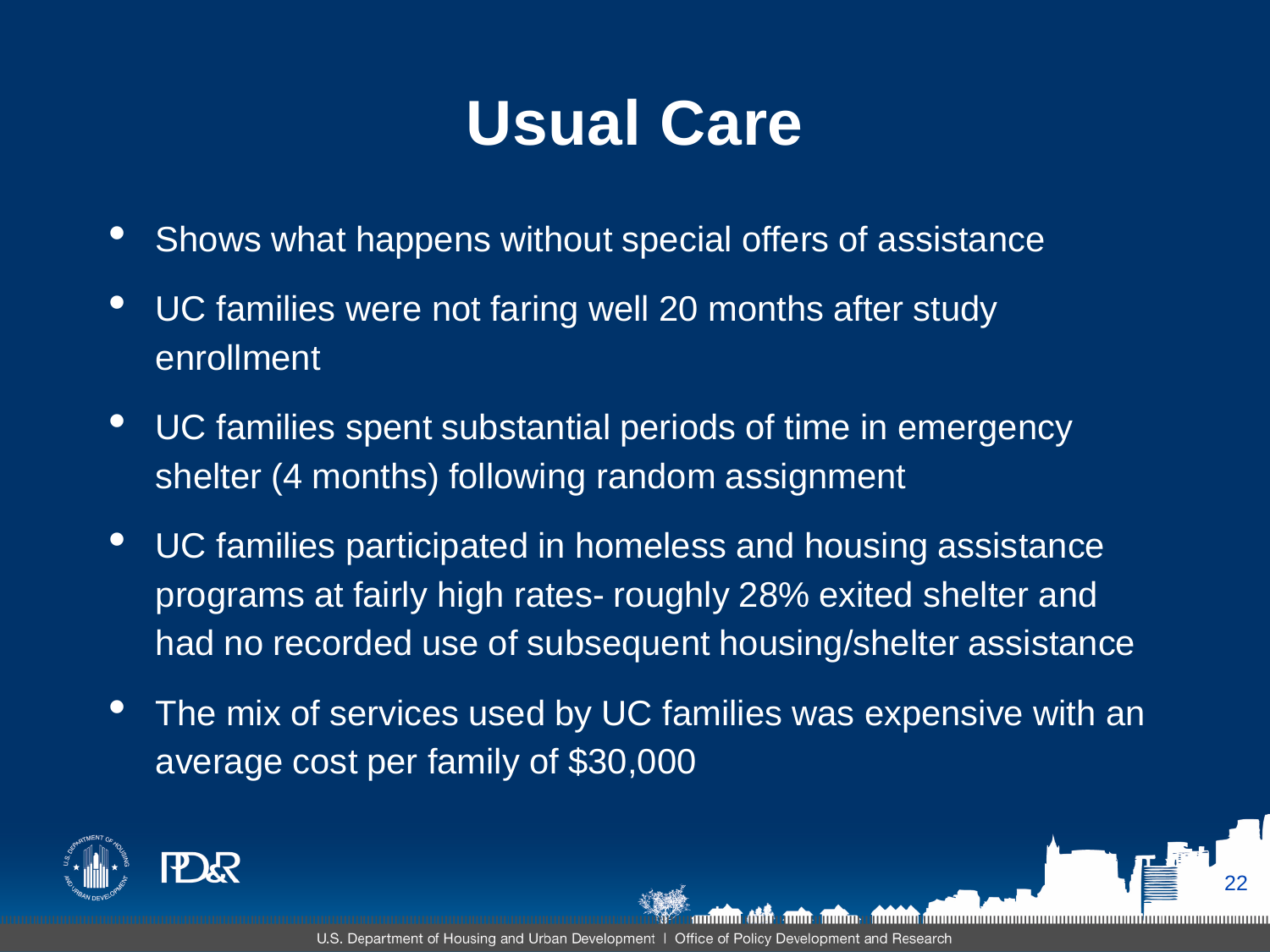## **Subsidy**

- When SUB is available to families in shelter they take it up at high rates (84%) and continue to use it for a sustained period
- Compared to CBRR, PBTH and UC, SUB caused striking improvements in housing stability
- Benefits extended beyond housing stability, especially when compared to UC, including increased family preservation, decreased adult psychological distress, decreased intimate partner violence, and reduced school mobility for kids
- Reduced labor market engagement but improved food security and reduced economic stress

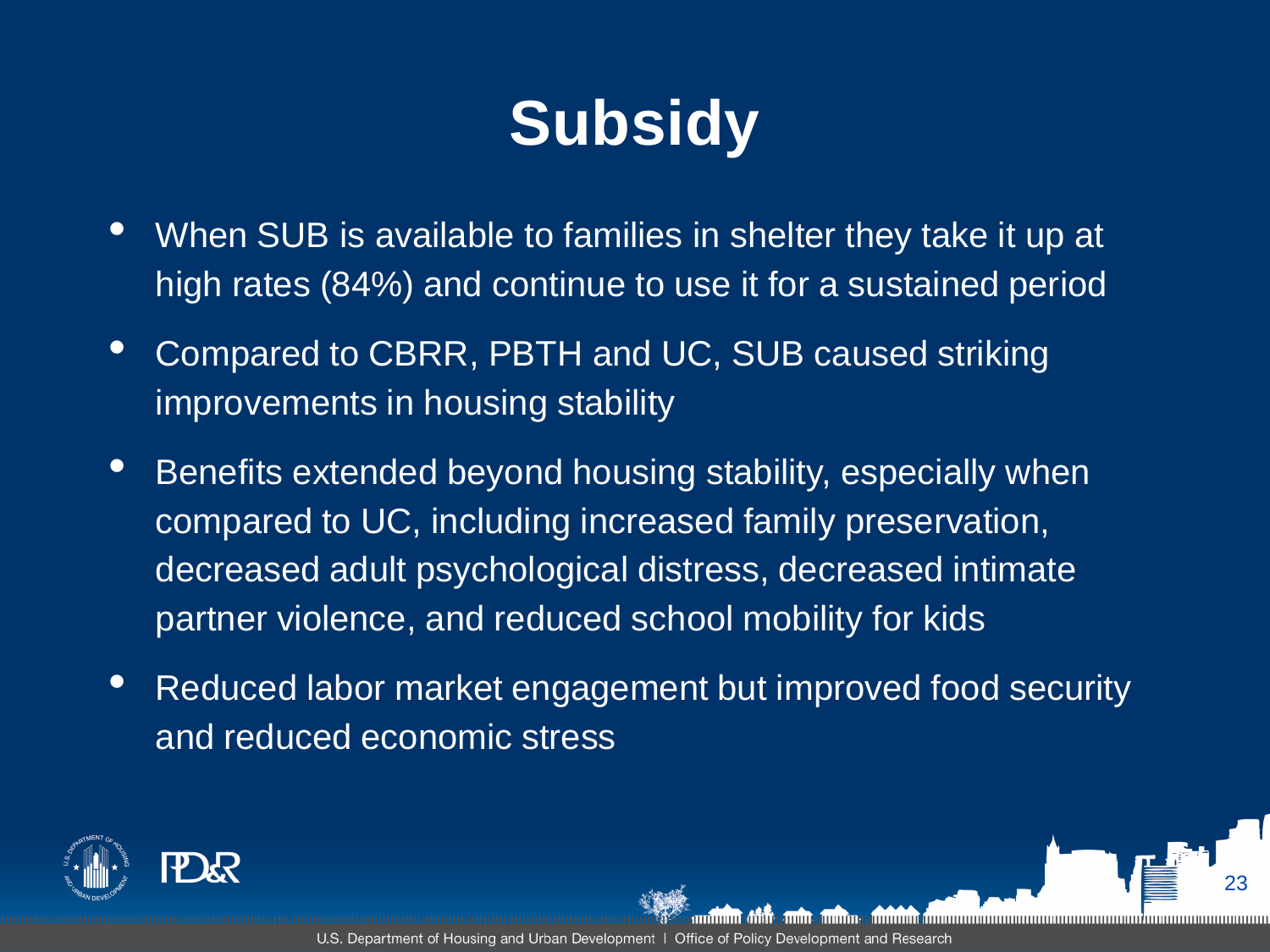### **Community-based Rapid Re-housing**

- Take up of CBRR was relatively low (60%)
- More rapid departure from emergency shelter than UC, but not more rapid than SUB or PBTH
- CBRR was equivalent to UC and less effective than the other active interventions in preventing subsequent homelessness and in improving other aspects of housing stability
- CBRR families demonstrated increased family income when compared to SUB families, and modestly improved food security when compared to UC families

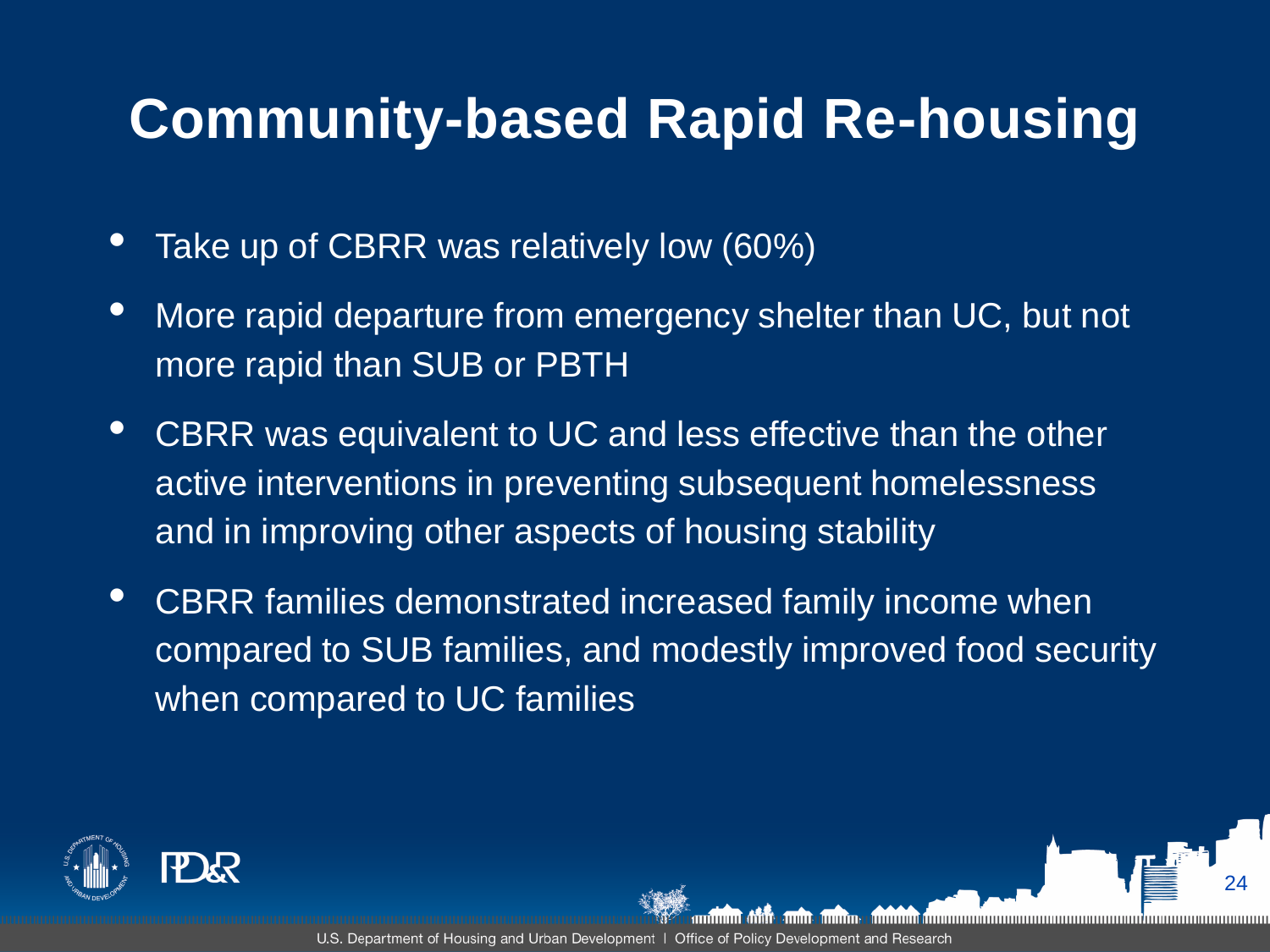### **Project-based Transitional Housing**

- Take up of PBTH was the lowest of all interventions (54%)
- PBTH reduced homelessness compared to UC, but did not lead to other effects
- CBRR produced more favorable effects in all measures of adult well-being when compared to PBTH, which is surprising given the amount of services offered in PBTH programs

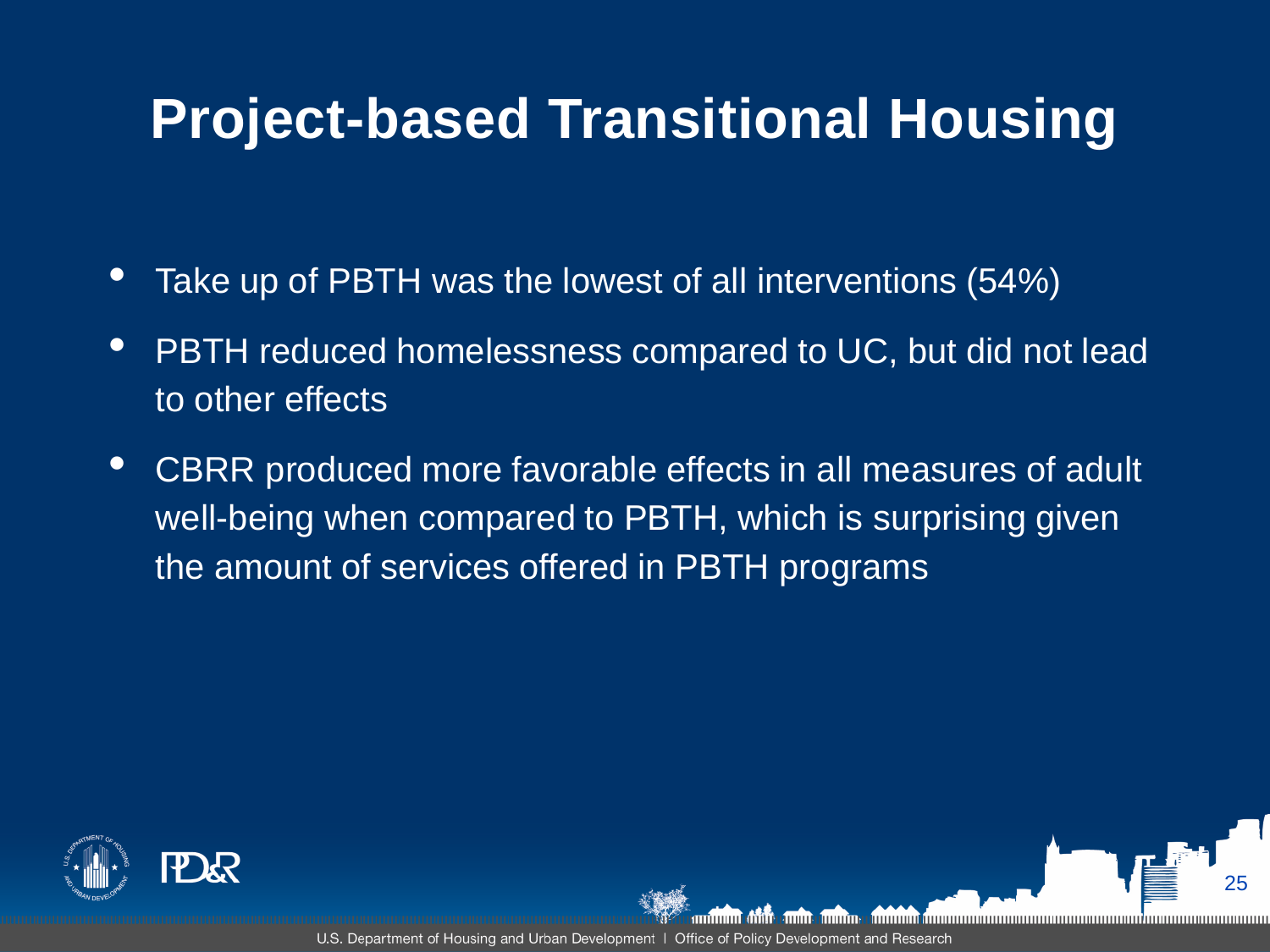## **Intervention Costs**





**ATTAINERED** 

26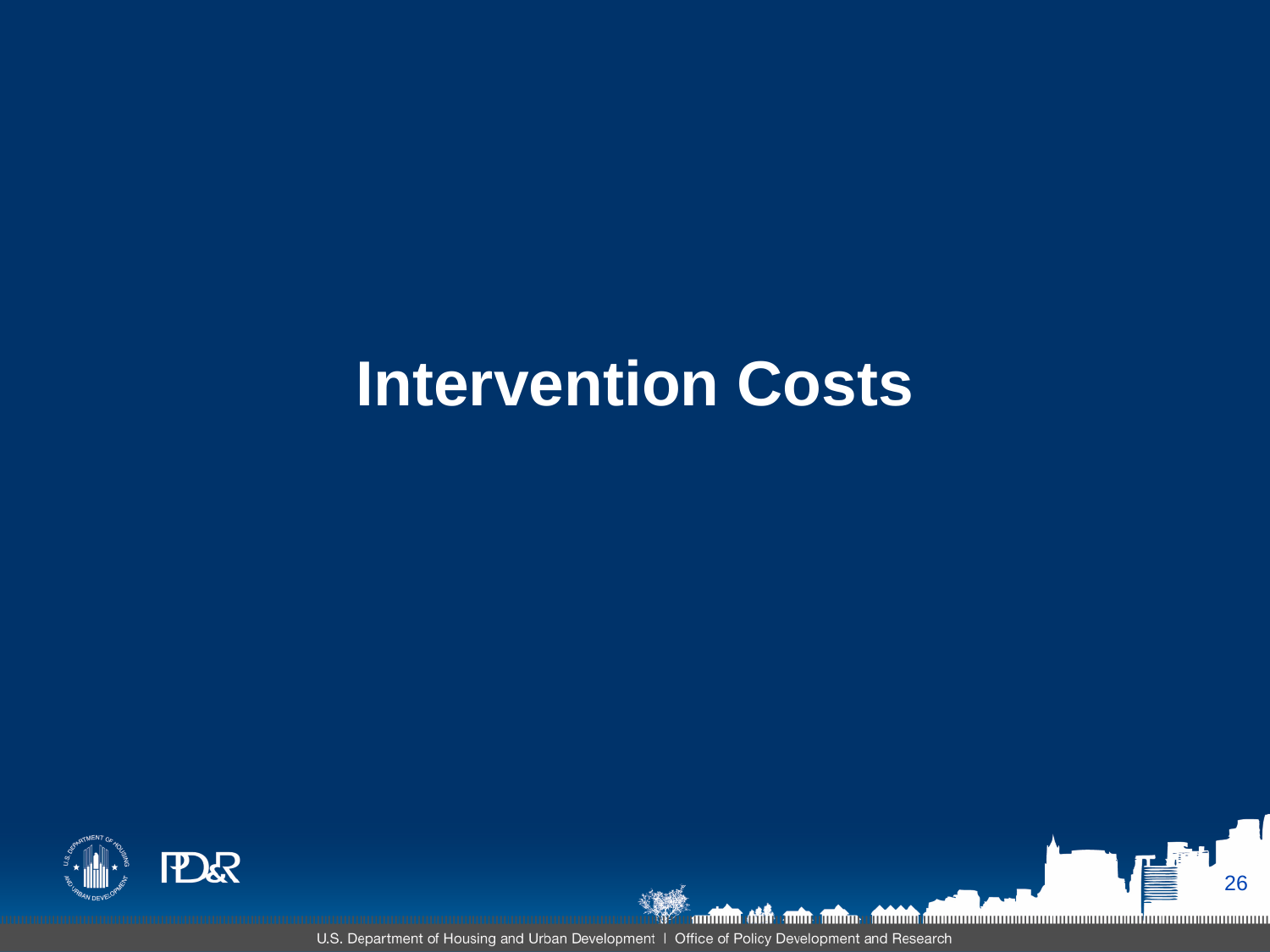## **Average Monthly Cost (per family)**

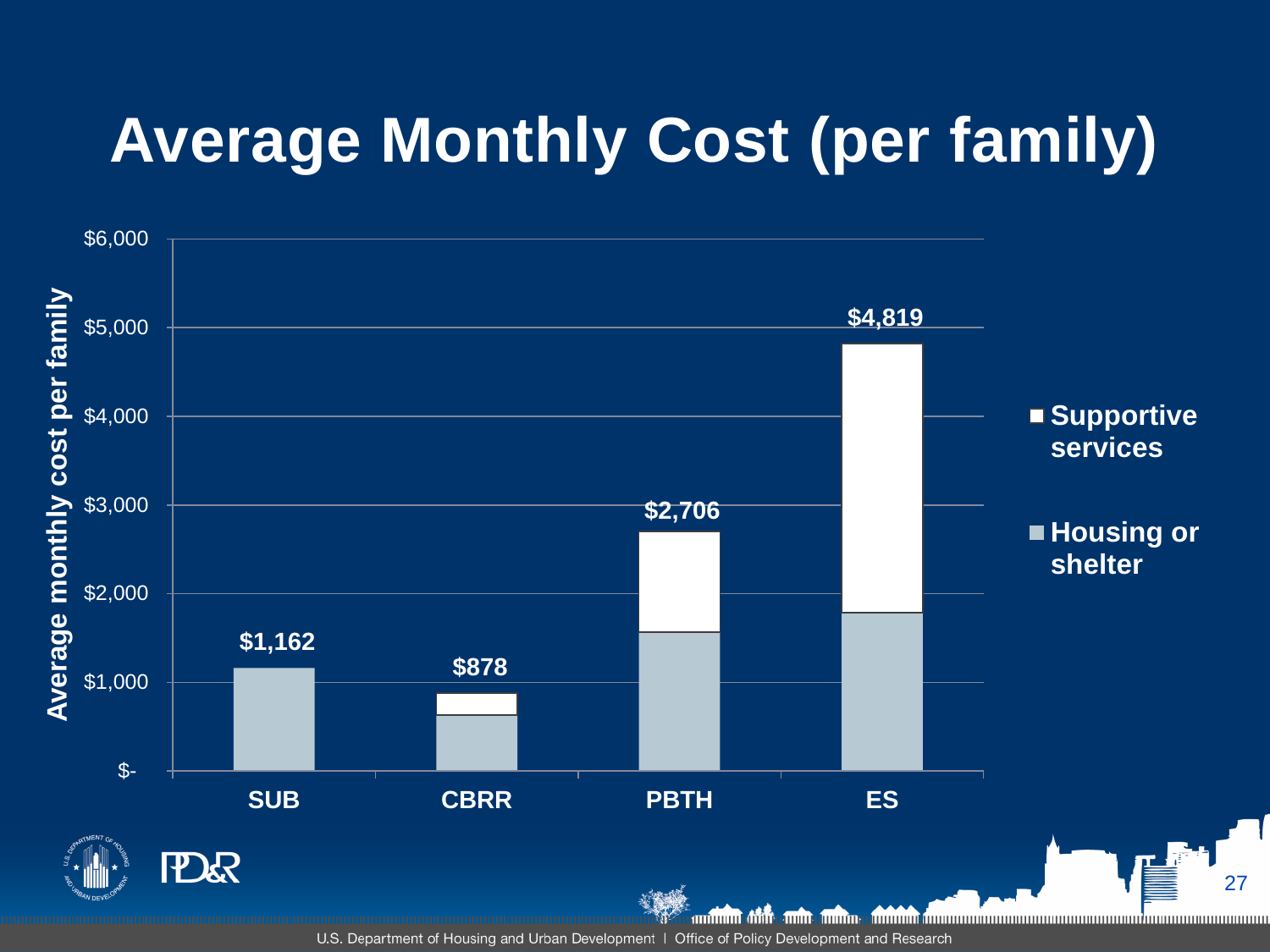### **Average Cost Per Family Per Stay Over Follow Up Period**

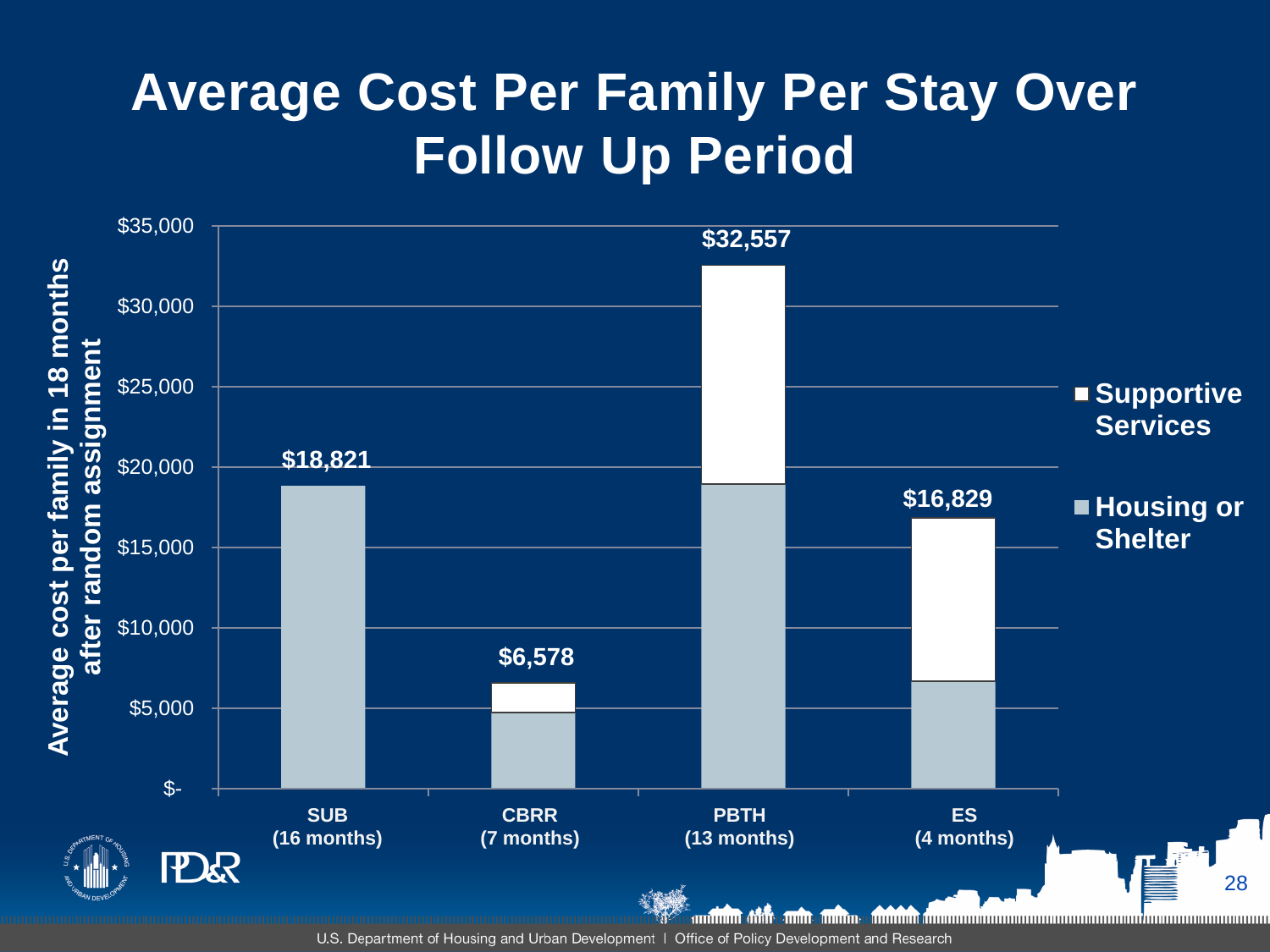#### **Cost of All Program Use Since RA: UC vs. Active Intervention**



#### **Assigned intervention**

29

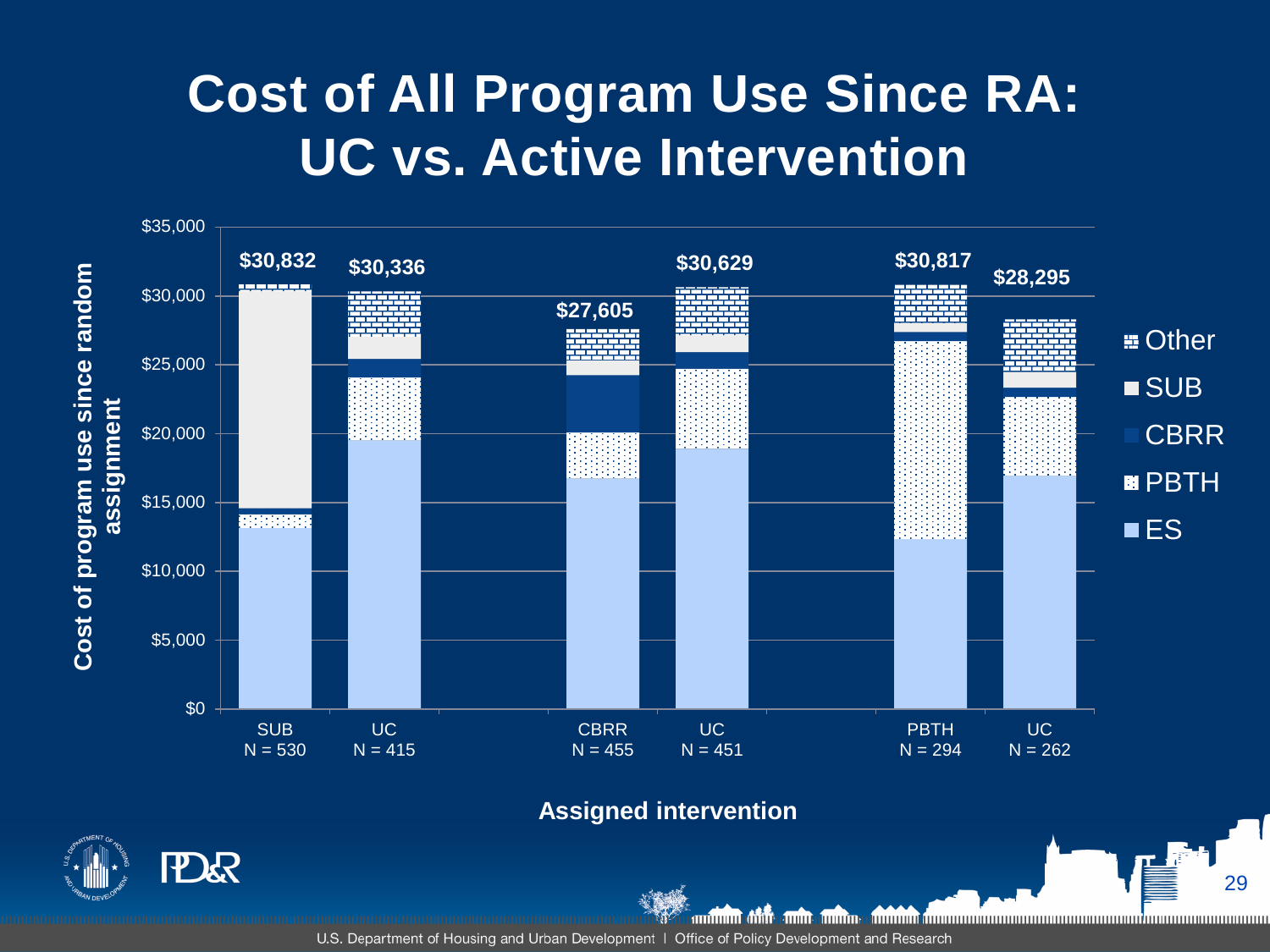### **Cost of All Program Use Since RA: Active Intervention vs. Active Intervention**



**Assigned intervention**

annuun

30

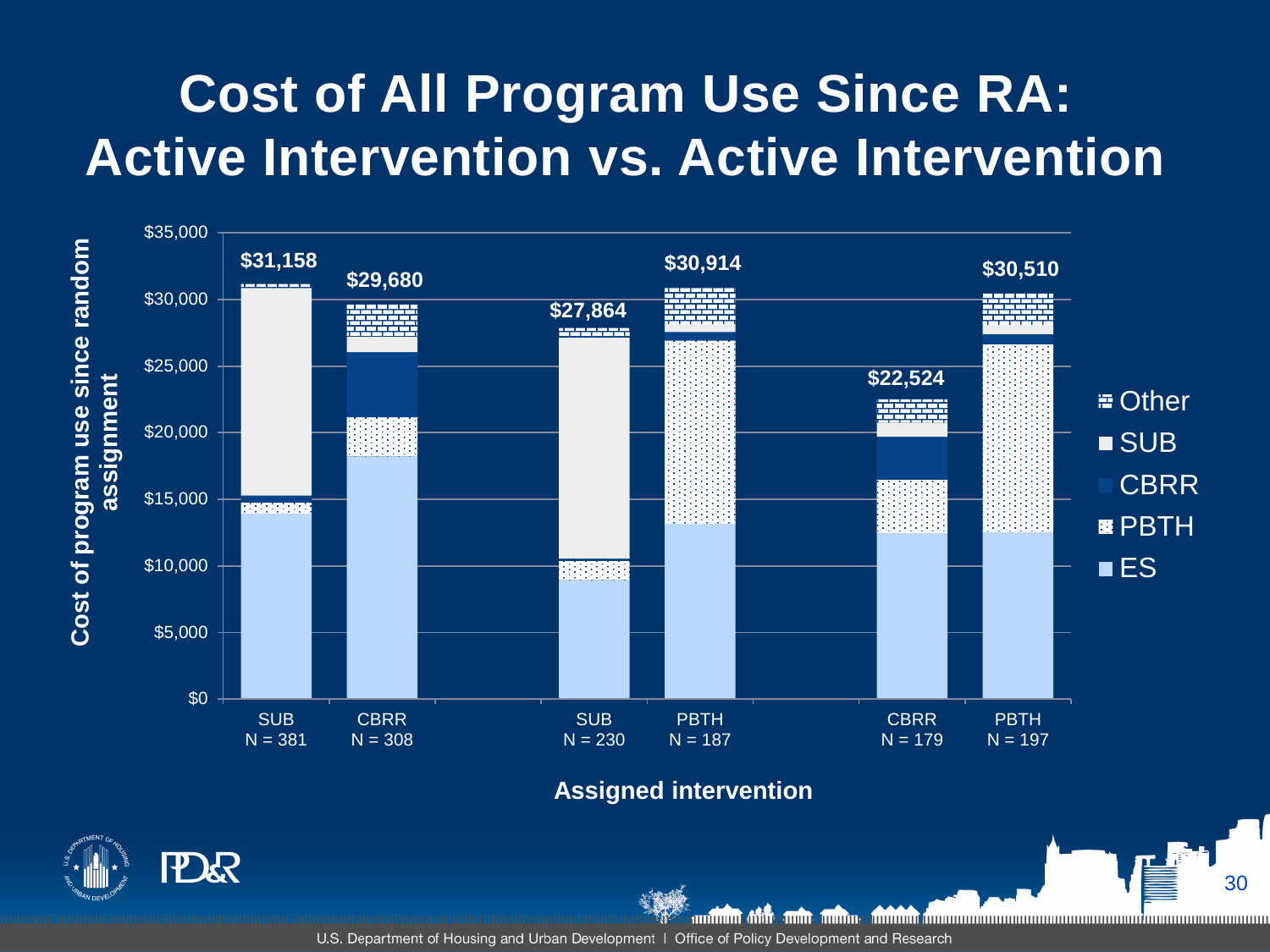## **What Now?**



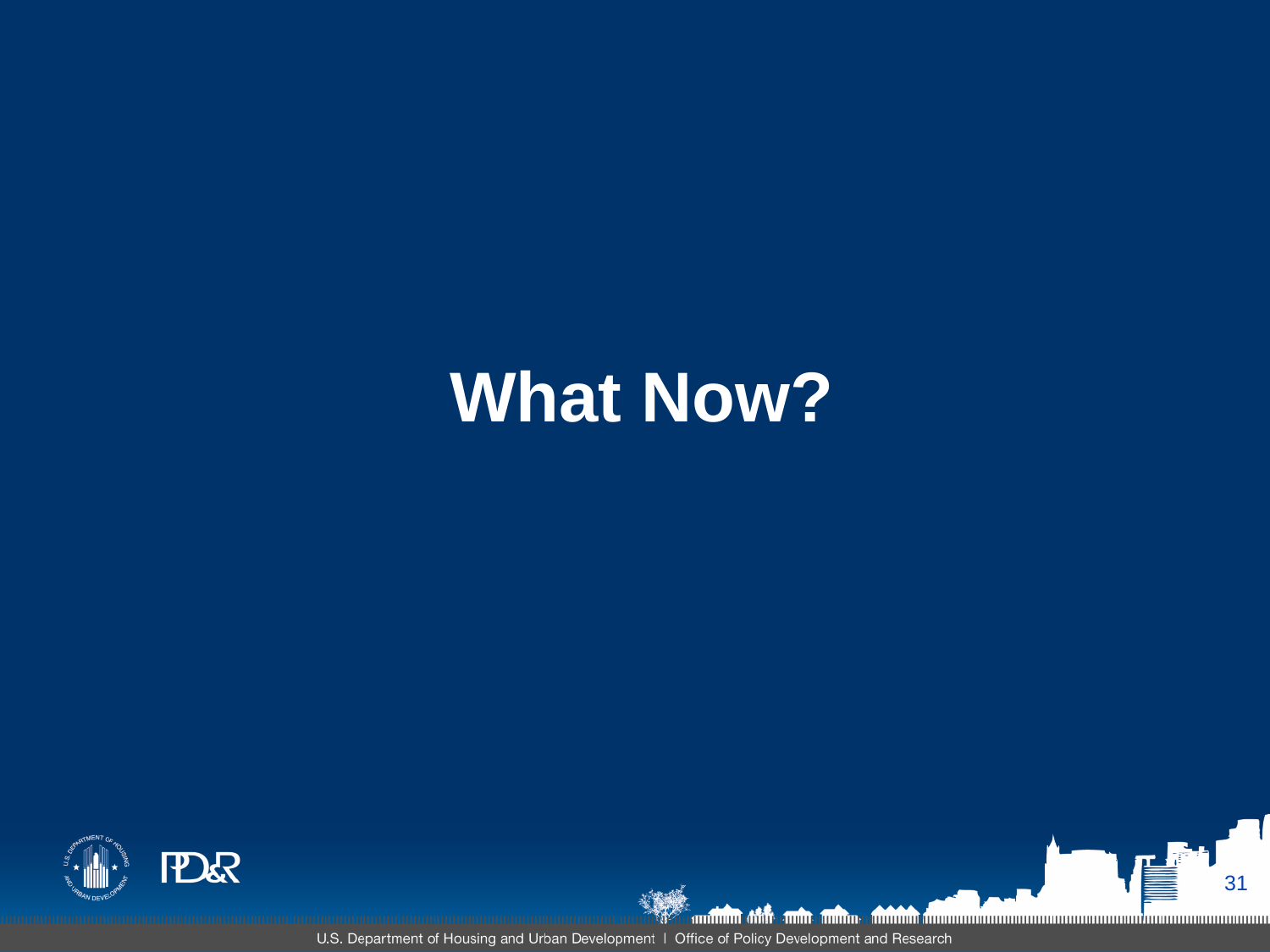## **Study Timeline**





U.S. Department of Housing and Urban Development | Office of Policy Development and Research

աա

annuun